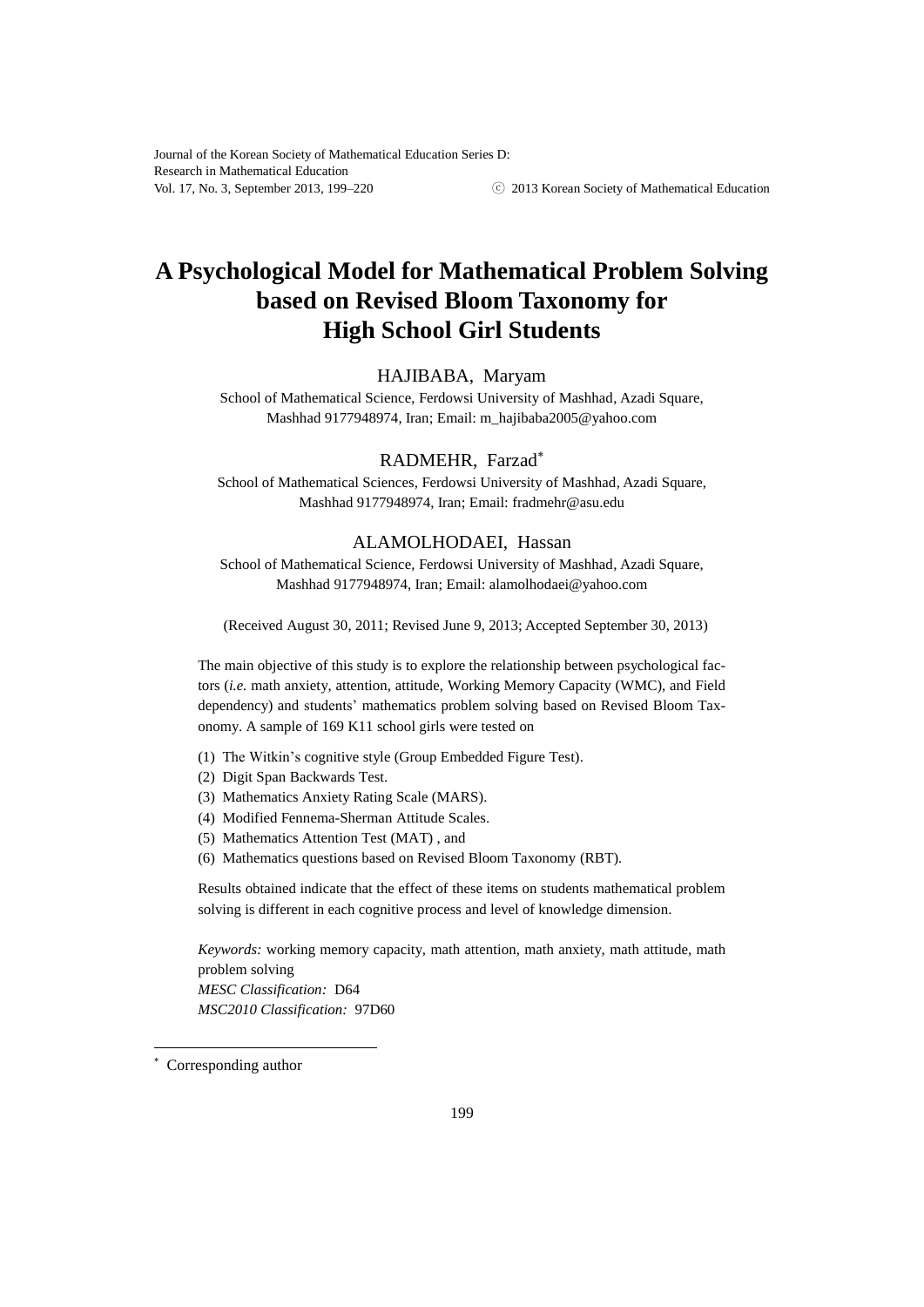## INTRODUCTION

There is a strong movement in education to incorporate problem solving as a key component of the curriculum (Kirkley, 2003). The need for learners to become successful problem solvers has become a dominant theme in many national standards (AAAS, 1993; NCTM, 1989, p. 48–50; NCTM, 1991). Regarding assessing students math problem solving, the Revised Bloom Taxonomy is a useful tool. Two-dimensional Taxonomy Table emphasizes the need for assessment practices to extend beyond discrete bits of knowledge and individual cognitive processes to focus on more complex aspects of learning and thinking. It also provides a way to better understand a broad array of assessment models and application. Two dimensions to guide the processes of stating objectives and planning and guiding instruction leads to sharper, more clearly defined assessments and a stronger connection of assessment to both objectives and instruction. The power of assessments, regardless of whether they take the form of a classroom quiz, a standardized test, or a statewide assessment battery, resides in their close connection to objectives and instruction. The Taxonomy Table is a useful tool for carefully examining and ultimately improving this connection (Airasian & Miranda, 2002; Radmehr & Alamolhodaei, 2010).

According the importance of math problem solving the present study was carried out by the authors to study mathematical problem solving in term of some psychological factors (*i.e*., mathematics anxiety, mathematic attitude, mathematics attention, working memory capacity and field dependency) based on RBT. It seems to be more beneficial to describe the historical background of these items and Revised Bloom Taxonomy before introducing research framework.

## HISTORICAL BACKGROUND

#### **Revised Bloom Taxonomy**

Recognizing some limitations of Bloom's taxonomy (cf. Bloom, Engelhart, Furst, Hill & Krathwohl, 1956), a group of cognitive psychologist, curriculum and instructional researchers revised this taxonomy (Anderson *et al*., 2001). Smith, Wood, Coupland & Stephen (1996) suggested some modifications to make it compatible with the purpose of assessing students' understanding in mathematics. A notable weakness in the original Bloom's taxonomy was the assumption that cognitive processes are ordered on a single dimension of simple to complex behavior (Furst, 1994). Moreover, the structure of the original taxonomy was a cumulative hierarchy, because the classes of objectives were arranged in order to increasing hierarchy. It was cumulative because each class of behaviors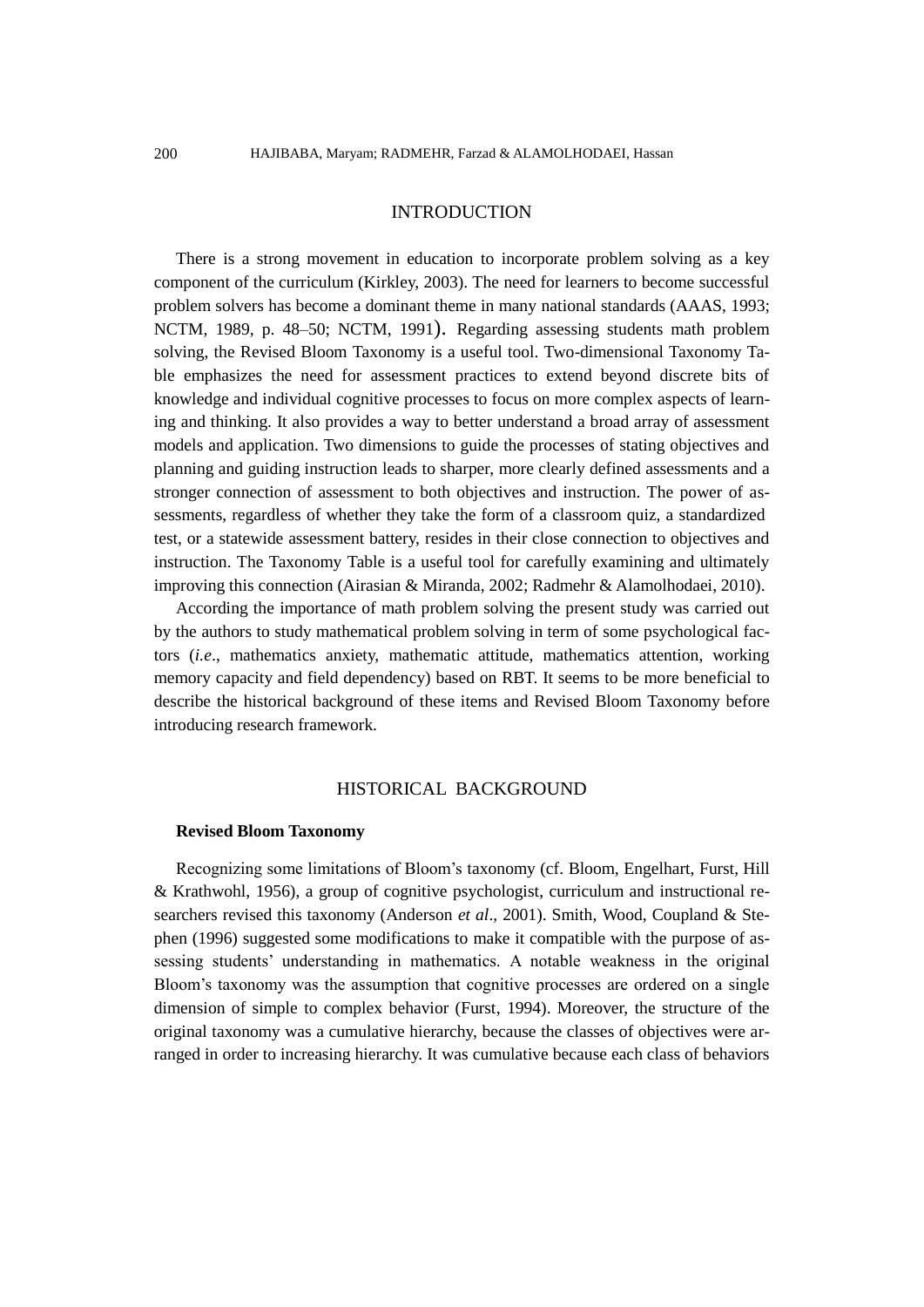was presumed to include all the behaviors of the less complex classes (Kreitzer & Madaus, 1994). This means that the mastery of each simpler category was prerequisite to mastery of the next more complex one (Krathwohl, 2002). In other words, Bloom identified six levels within the cognitive domain, from simple recall or recognition of facts, as the lowest level, through increasing more complex and abstract mental levels, to the highest order which is classified as evaluation.

Anderson *et al.* (2001) made some apparently minor but actually significant modifications, which came up with remembering, understanding, applying, analyzing, evaluating and creating. The six major categories in the original taxonomy were changed from noun to verb forms in the revised version. As the taxonomy reflects different forms of thinking and thinking is an active process, verbs were used rather than nouns. RBT employs the use of 24 verbs that create collegial understanding of student behavior and learning outcome.

The subcategories of the six major categories were also replaced by verbs and subcategories were recognized. The lowest level of the original version, knowledge was renamed and become remembering. Comprehension and synthesis were re-titled to understanding and creating; respectively, in order to better reflection of the nature of the thinking defined in each category.

|    | The                             |                  | 2.                 | 3.       | 4.        | 5.         | 6.       |
|----|---------------------------------|------------------|--------------------|----------|-----------|------------|----------|
|    | Knowledge<br>Dimension          | Remem-<br>bering | Understand-<br>ing | Applying | Analyzing | Evaluating | Creating |
| A. | Factual<br>Knowledge            |                  |                    |          |           |            |          |
| Β. | Conceptual<br>Knowledge         |                  |                    |          |           |            |          |
| C. | Procedural<br>Knowledge         |                  |                    |          |           |            |          |
| D. | Meta-<br>cognitive<br>Knowledge |                  |                    |          |           |            |          |

**Table1.** The Two Dimensional Taxonomy Table\*

\* Adapted from Anderson et al., 2001

The most considerable change in the RBT is the movement from one to two dimensions, which is the consequence of adding products. The Revised Bloom Taxonomy divides the noun and verb components of the original knowledge into two separate dimensions: the knowledge dimension (noun aspect) and the cognitive process dimension (verb aspect) (Krathwohl, 2002). As represented in Table 1, the intersection of the knowledge and cognitive process categories form 24 separate cells .The knowledge dimension on the side is comprised of four levels that are defined as factual, conceptual, procedural and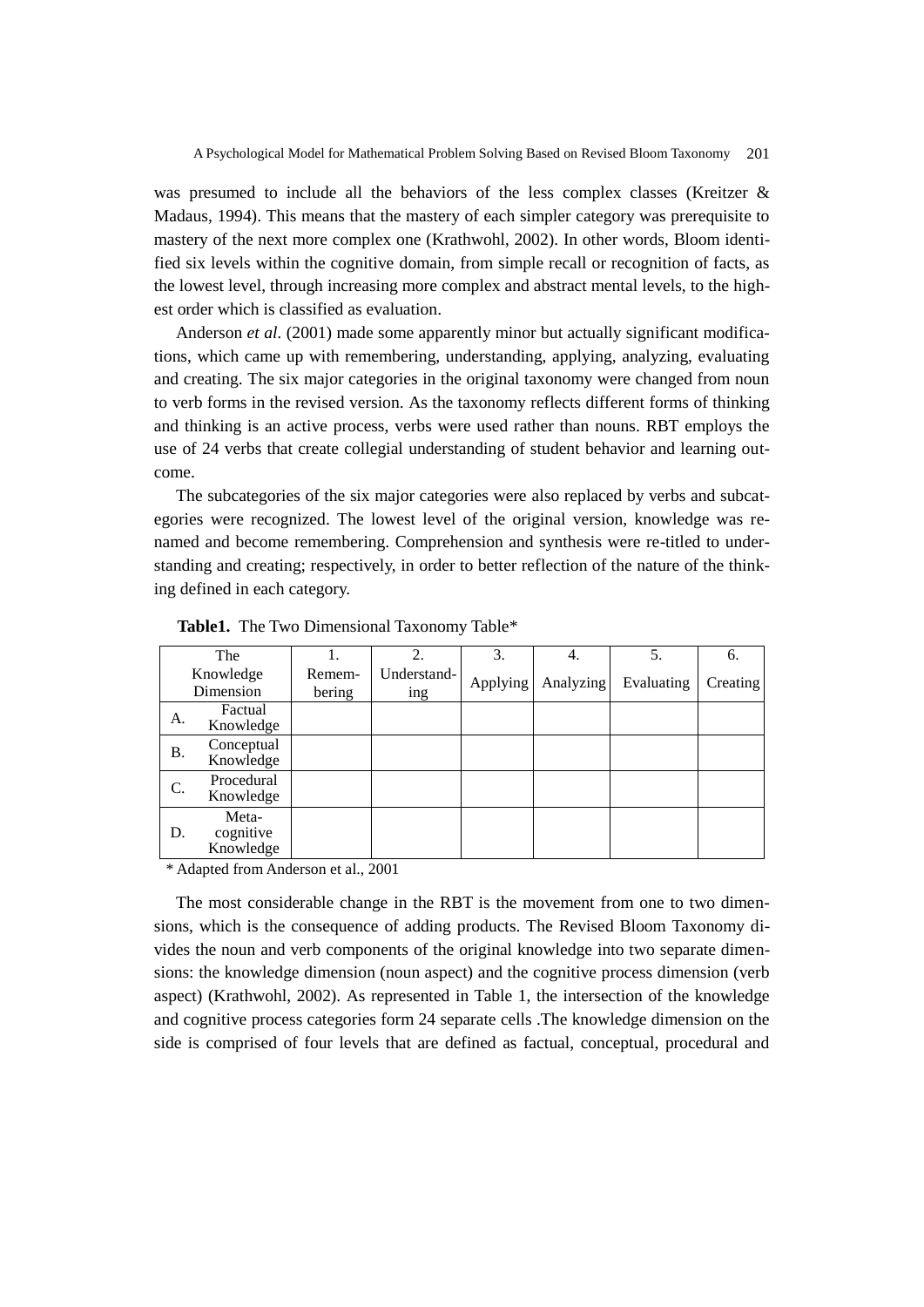metacognitive. The cognitive process dimension across the top of the grid consists of six levels that are defined as Remember, Understand, Apply, Analyze, Evaluate, and Create. Each level of both dimensions of the table is subdivided.

As has been indicated, the above table has two dimensions: the knowledge dimension as the vertical axis and the cognitive process dimension as the horizontal ones. The intersections of the two axes form the cells. Rows represent the noun(s) or noun phrases in the objectives whereas columns represent the verb(s) in the objective. This table emphasizes to focus on more complex aspects of learning and thinking. The cognitive process dimension considers the need of finding ways for valid and reliable assessment of the higher order and metacognitive process. Knowledge of cognitive strategies, cognitive task and self not only requires different ways of thinking about assessment, but in the letter case, reintroduces the need to engage in affective assessment (Airasian & Miranda, 2002, p. 249).

In concern to mathematical problem solving Radmehr & Alamolhodaei (2010) found that in each category of knowledge dimension (*i.e*., factual, conceptual, procedural, metacognitive) students performed better in remembering mathematics objective than each five parts, after that they performed better in applying mathematical objective and then understanding mathematics objectives. But generally there were not significant differences between mathematical performance in analyzing and evaluating mathematics objectives. Finally, they were less successful in creating mathematical objectives. The researchers found that students' mathematical performance were decreased regularly. The students' mathematical performances were better in cells related to applying questions than understanding questions. This could be happened because students may be solving many mathematics problems without understanding the concepts. They just use the algorithms that suitable for the questions. Moreover, they seen that many students can solve questions about limit and derivative without knowing the concept of them

## **Cognitive Style (Field Dependency)**

Field dependence/independence (FDI) or disembedding ability cognitive style represents the ability of students to disembed information (cognitive restructuring) in a variety of complex and potentially misleading in structural context (Witkin, Moore, Goodenough & Cox, 1977; Collings 1985; Niaz, 1996). FDI is a widely used dimension of cognitive style in education which specifies learner's mode of perceiving cognitive restructuring, thinking, problem solving, and remembering (Witkin & Goodenough, 1981; Saracho, 1998, Alamolhodaei, 2009, Amani, Alamolhodaei & Radmehr, 2011).

According to Witkin & Goodenough (1981), people are termed field-independent (FI) if they are able to abstract an element from its context or background field. In that case,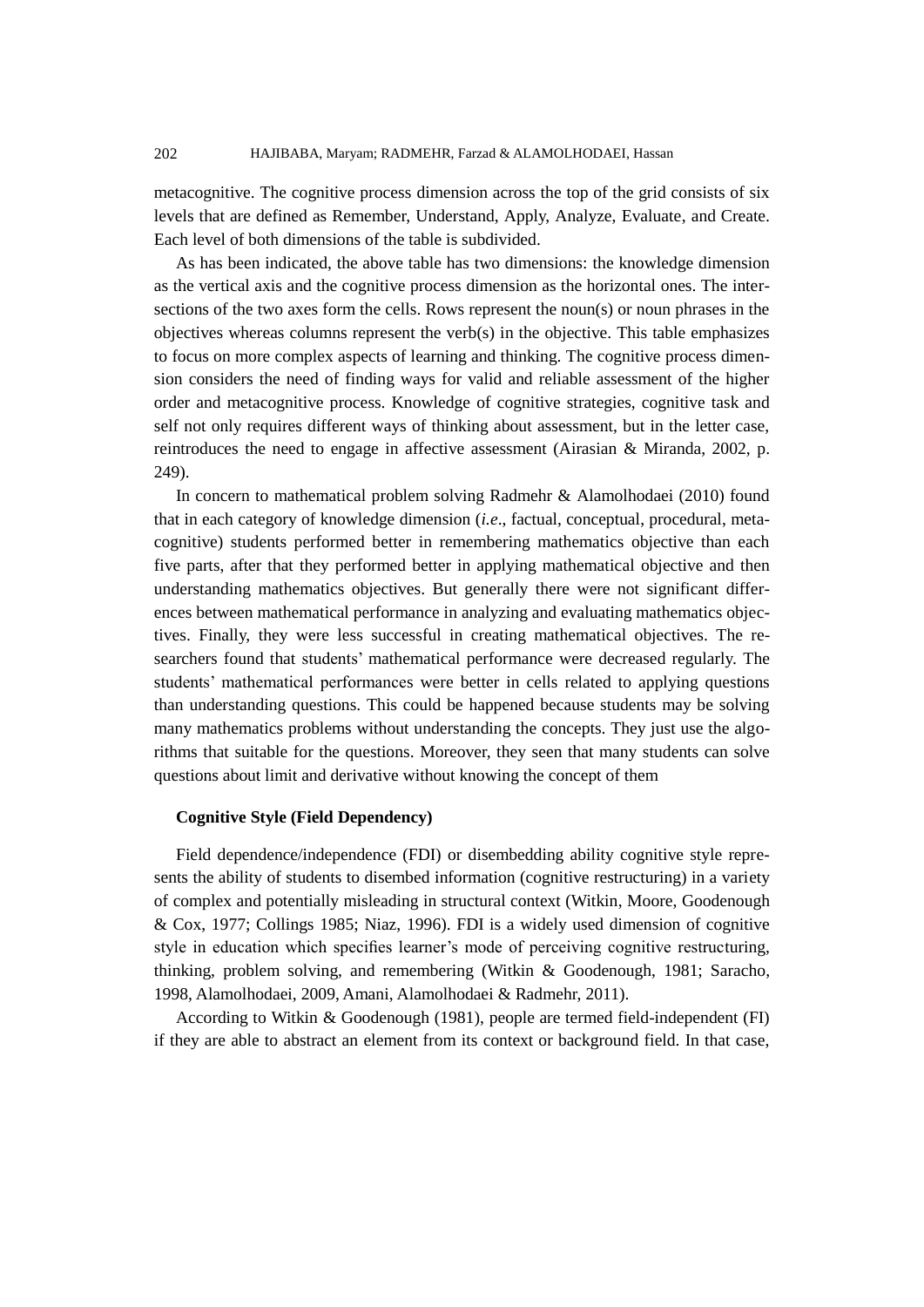they tend to be more analytical and approach problems in a more analytical way. Fielddependent (FD) people, on the other hand, are more likely to be better at recalling social information such as conversation and relationships. They approach problems in a more global way by perceiving the total picture in a given context.

Several researchers have demonstrated the importance of field dependency in science education and mathematical problem solving, in particular word problems (Witkin & Goodenough 1981; Johnstone & Al-Naeme, 1991; Johnstone & Al-Naeme, 1995; Alamolhodaei 1996; Srivastava, 1997; Ekbia & Alamolhodaei 2000; Alamolhodaei 2002; Alamolhodaei 2009; Mousavi, Radmehr, Alamolhodaei, 2012). It was found that FI students tend to get higher results than FD students in calculus problem solving at university level. Moreover, school students with FI cognitive style achieved much better results than FD ones in mathematical problem solving, particularly word problems.

#### **Mathematics Attitude**

Mathematics attitude should be viewed as a predisposition to respond in an unfavorable or favorable way to mathematics. By accepting this view, mathematics attitude includes relevant beliefs, behavior and attitudinal or emotional reactions. Researches indicated that, there is a positive relation between mathematics attitude and mathematics achievement (Ma & Kishor, 1997; Saha, 2007; Thomas, 2006). The attitudes of students towards lesson is not only effecting the success or interests but also effecting future field, lessons, jobs selection of students (Koca & Sen, 2006). According to literature, attitude can predict achievement and that achievement, in turn, can predict attitude (Meelissen & Luyten, 2008, Fardin, Alamolhodaei & Radmehr, 2011). Especially some students have quite negative opinions about math because of negative behaviors of teachers or wrong experiences. These students have prejudice such as math's is complex and only those who have a talent for math's can achieve it. This situation is continuing during the school years and students' self-confidence is disappearing. Changing the negative attitudes of students into positive can be provided if the teachers increase the positive experiences of students towards Math's.

## **Mathematics Anxiety**

Mathematics anxiety is first introduced as a distinct construct by Dreger and Aiken in 1957 and it has been suggested as a subject specific form of anxiety (Baloğlu & Zelhart, 2007). Atkinson (1988) defined mathematics anxiety as "a sequence of cognitive, affective, and behavioral responses to a perceived self-esteem threat which occurs as a response to situations involving mathematics" (p. 3).

Mathematics anxiety, however, is a key affective variable can impede both learning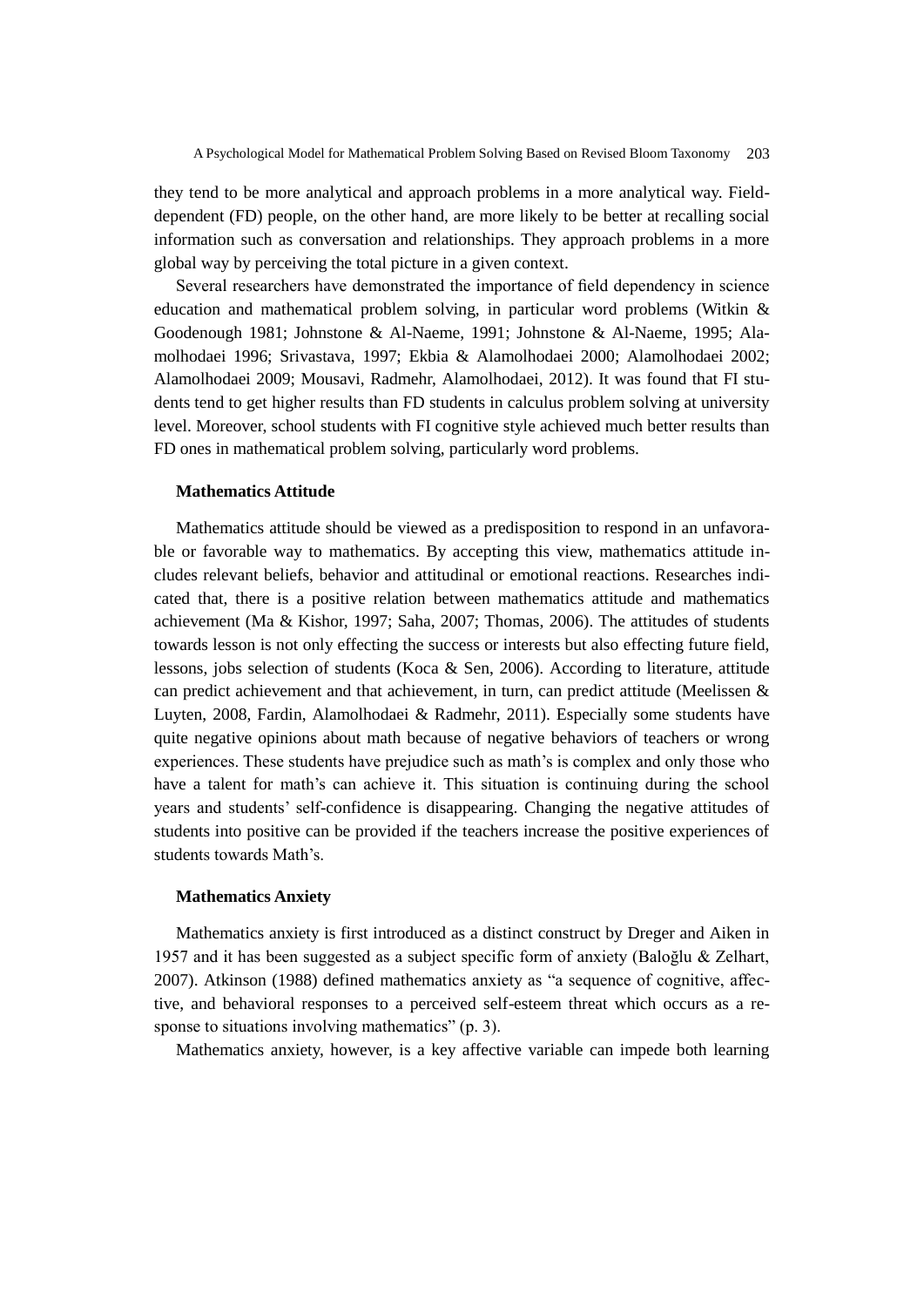(Fiore, 1999; Stuart, 2000) and performance (Richardson & Suinn, 1972; Wigfield & Meece, 1988; Hembree, 1990; Ho *et al*., 2000) in mathematics and, hence, can have deleterious effects on schooling (Felson & Trudeau, 1991), occupational (Trice & Ogden, 1987) and overall life outcomes.

Also some studies have, in fact, associated mathematics anxiety with student's prior experiences of formal instruction in mathematics (Harper & Daane, 1998; Jackson & Leffingwell, 1999).

It may be symptomatic of an inability to handle frustration, excessive school absences, poor self-concept, internalized negative parental and teacher attitudes toward mathematics, and an emphasis on learning mathematics through drill without ''real" understanding (Norwood, 1994; Singh & Broota, 1992).

A number of studies have been carried out over the last few decades on math anxiety investigating its effects upon mathematical problem solving across all grade levels, kcollege. They all revealed that math anxiety is often associated with low performance in mathematical activity and in particular solving math problems (*e.g*., Hembree, 1990; Baloglu & Kocak, 2006; Alamolhodaei, 2009, Pezeshki, Alamolhodaei & Radmehr 2011).

# **Math Attention**

Math is a way of thinking and requires a great deal of attention, particularly when multiple steps are involved in the problem solving process (Amani, Alamolhodaei & Radmehr, 2011). During math instruction, students who have attention difficulties often miss important parts of information. Without this information, students have difficulty trying to implement the problem solving process they have just learned when Z-demand (amount of information processing required by the math task) was increased; more attention would be needed to cope with its complexity.

At the heart of math attention is the issue of how many tasks can be done at the same time to reach a solution. Taking notes and understanding a mathematical lecture are two different activities, but related to each other. Why is it so difficult to do both simultaneously? Is it because one can process only one source of information at a time? According to Ellis & Hunt (1993), attention is the process allocating the resources or capacity to various inputs, attention is then important in determining which mathematical tasks are accomplished and how well the tasks are performed. Attention and consciousness have a close relationship that developed from the observation that conscious processing capacity is quiet limited. In addition, the relationship between attention and intelligence has been investigated (Schweizer & Moosbrugger, 2004)

Rather complex relationship between perception, attention and consciousness in doing mathematical task could be increased students difficulties. Mathematical attention is a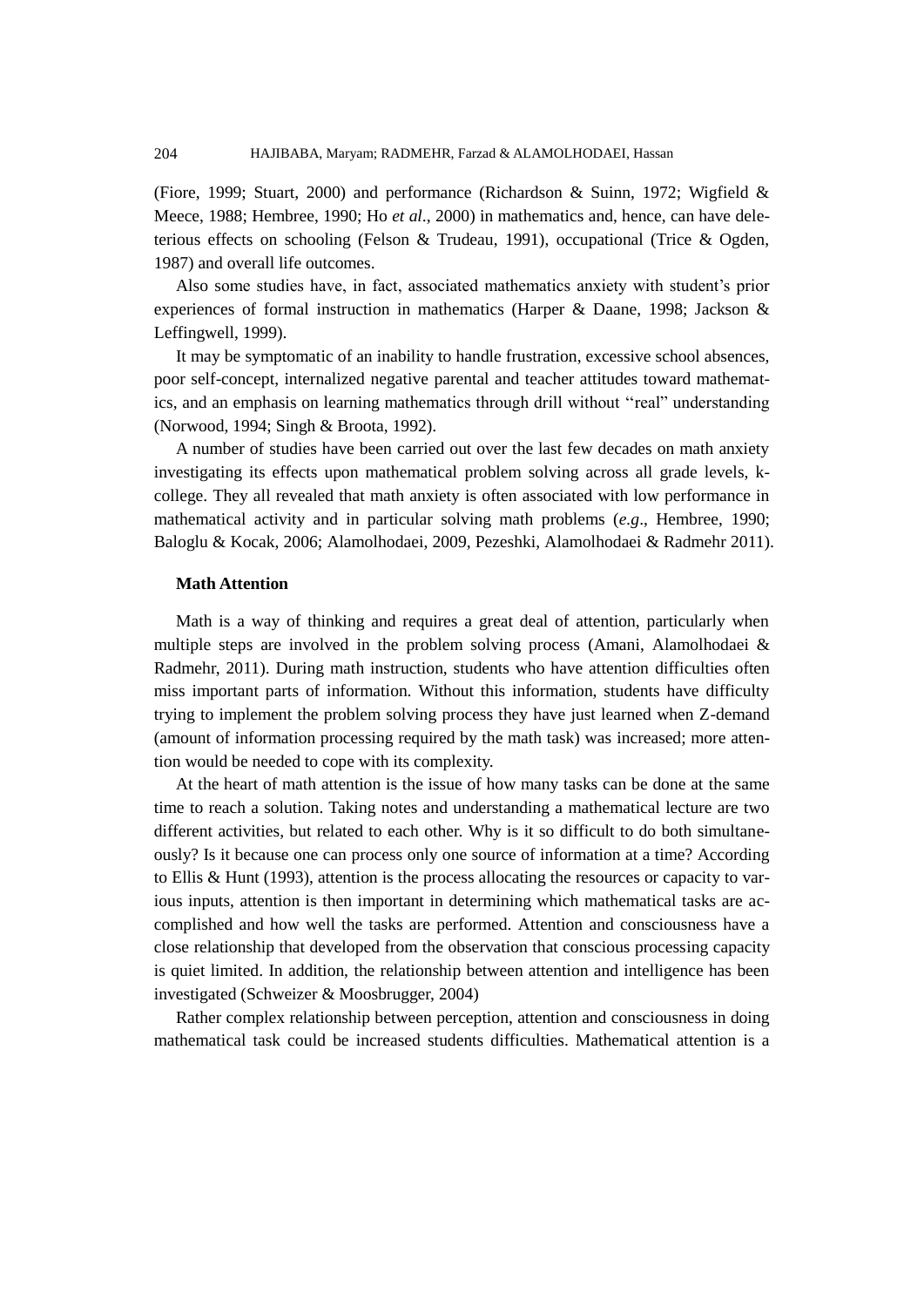cognitive functioning which allocates the math information and Z-demands of tasks to a different level of consciousness. Therefore, with the increasing of consciousness, the mathematical attention would be developed. The process of attention could be help students to meaningful learning of mathematical activities. On the contrary, inattention is most commonly and widespread problems for learners. Inattention is a risk factor for poor mathematics achievement, and low Working Memory (WM) is a causative (Tannock, 2008).

Based upon Alloway *et al.* (2009) findings, teachers typically judged the children with low WMC were highly inattentive and having poor attention spam and high levels of distractibility. These students often made carless mistakes, particularly, in solving problems in every day classroom activities and making high risk of poor academic progress, in particular, in math.

## **Working Memory Capacity**

Working Memory (MC) refers to a mental workspace, involved in controlling, regulating, and actively maintaining relevant information to accomplish complex cognitive tasks (*e.g*., mathematical processing) (Raghubar, Barnes & Hecht, 2010). It operates over a few seconds, and it allows us to focus our attention, resist distractions and guide our decision making. Low working memory is a barrier to both the efficiency and learning of both calculation and higher level problem solving (Klingberg, 2008). Without working memory skills, learners would not be able to carry out some kinds of complex mental activity in which they have to both keep in mind some information while individual differences in the capacity of working memory appear to have important consequences for students' ability to acquire knowledge and new skills. A number of studies have been discussed that WM skills impact learning throughout the school years (Alloway, 2006). There is growing evidence that WM may be important for mathematical activities and mathematical deficits could result from poor WM abilities (Wilson & Swanson, 2001; Holmes & Adam, 2006; Alamolhodaei, 2009). This view is supported by some studies that WM is available indicator of mathematical disabilities in the first years of formal schooling (Gersten, Jordan & Flojo, 2005). In addition, low WM capacity have been found to be closely related to poor computational skills (Wilson & Swanson, 2001) and poor performance on arithmetic word problems (Swanson & Saches-Lee, 2001). According to Alamolhodaei (2009), based on the students performance in math exams (word problems and ordinary exam), the high working memory students achieved significantly higher results than low WM ones. Visuo-spatial memory as a sub-component of WM (Logic, 1995) is also closely linked with mathematical skills. It has been suggested that visuo-spatial memory functions as a mental blackboard, supporting number representation, such as place value and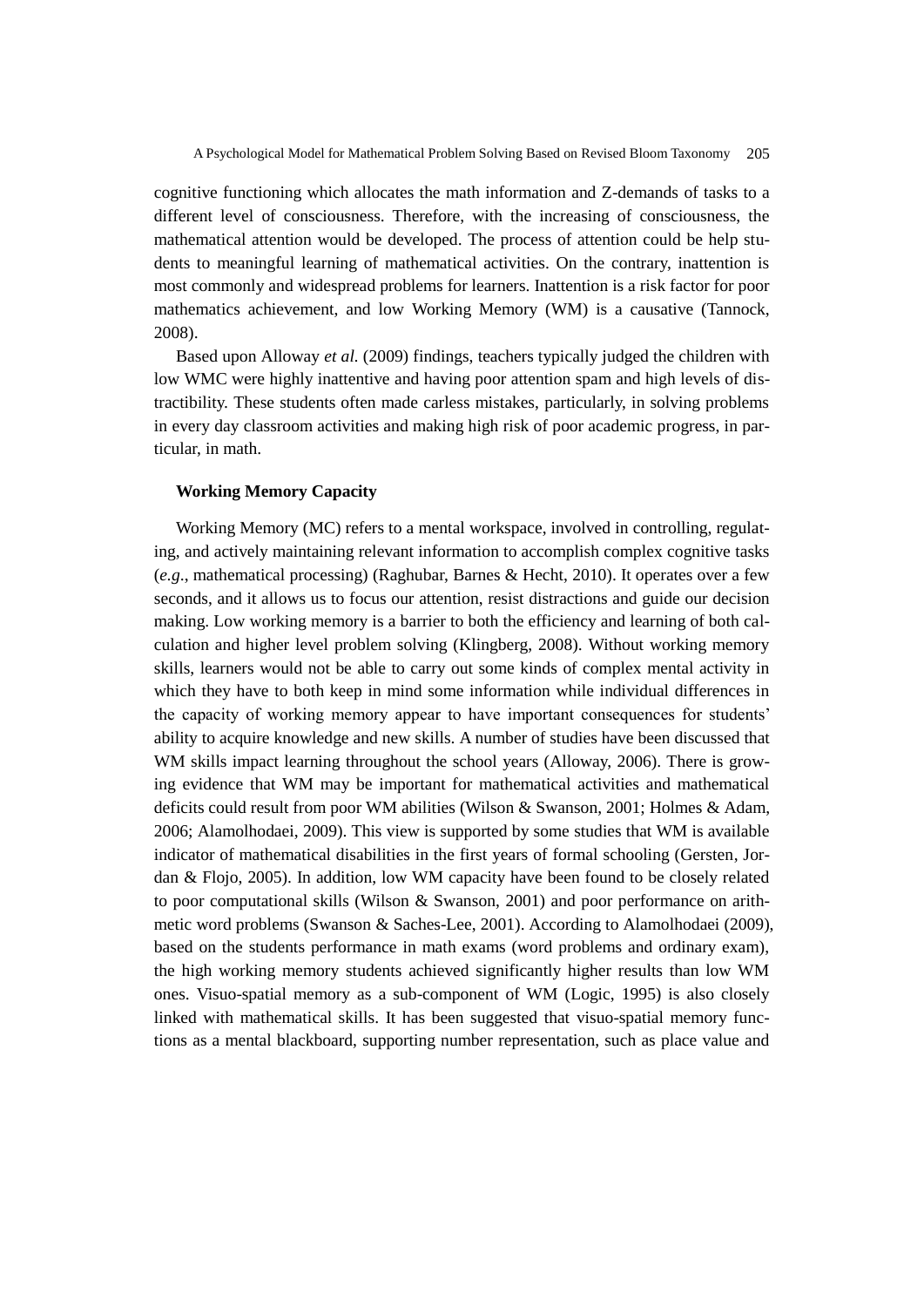alignment in columns, in counting and arithmetic (McLean & Hitch, 1999; D'Amico & Gharnera, 2005).

## **Research Framework**

This study is a part of a project release in School of Mathematical Sciences of Ferdowsi University of Mashhad. In this project a psychological model will be discussed for students mathematical problem solving based on RBT in six different levels (K5, K7, K11, University Calculus, Algebra1, and Analysis1 for mathematics students). This paper introduces the results obtained for high school students (K11). According to previous studies in this field, these factors contributed to mathematical problem solving. But there is no evidence about the effects of each psychological factor on students' mathematical problem solving in different cognitive process or knowledge dimension.

When researchers replace their mathematics questions to the questions that consist of RBT 24 cells, they may find more insight of the level of students' understanding. This knowledge could help them to be familiar with mathematics education issues and students' difficulties (Radmehr & Alamolhodaei, 2010). So this type of question for carrying this study has been chosen. The main aim of the present study is to investigate the relationship between each of these psychological factors and students' mathematical problem solving based on RBT. Thus the main question addressed here is: Is there any relationship between each of these psychological factors and students mathematical problem solving in different cells of RBT? In an attempt to answer this question the following objectives were sought:

The first objective of the study was to discover whether there was any relationship between students' mathematical problem solving in each knowledge categories (*i.e*., factual, conceptual, procedural, and metacognitive) of Revised Bloom Taxonomy and each of these psychological factors**.**

The second objective was to find whether there was any relationship between students' problem solving in each cognitive process (*i.e*., remembering, understanding, applying, analyzing, evaluating, and creating) of RBT and each of these psychological factors.

## METHOD

# **Participants**

169 K11 school girls were selected from high schools of Mashhad (Khorasan Province) using random multistage stratified sampling design.

## **Procedures**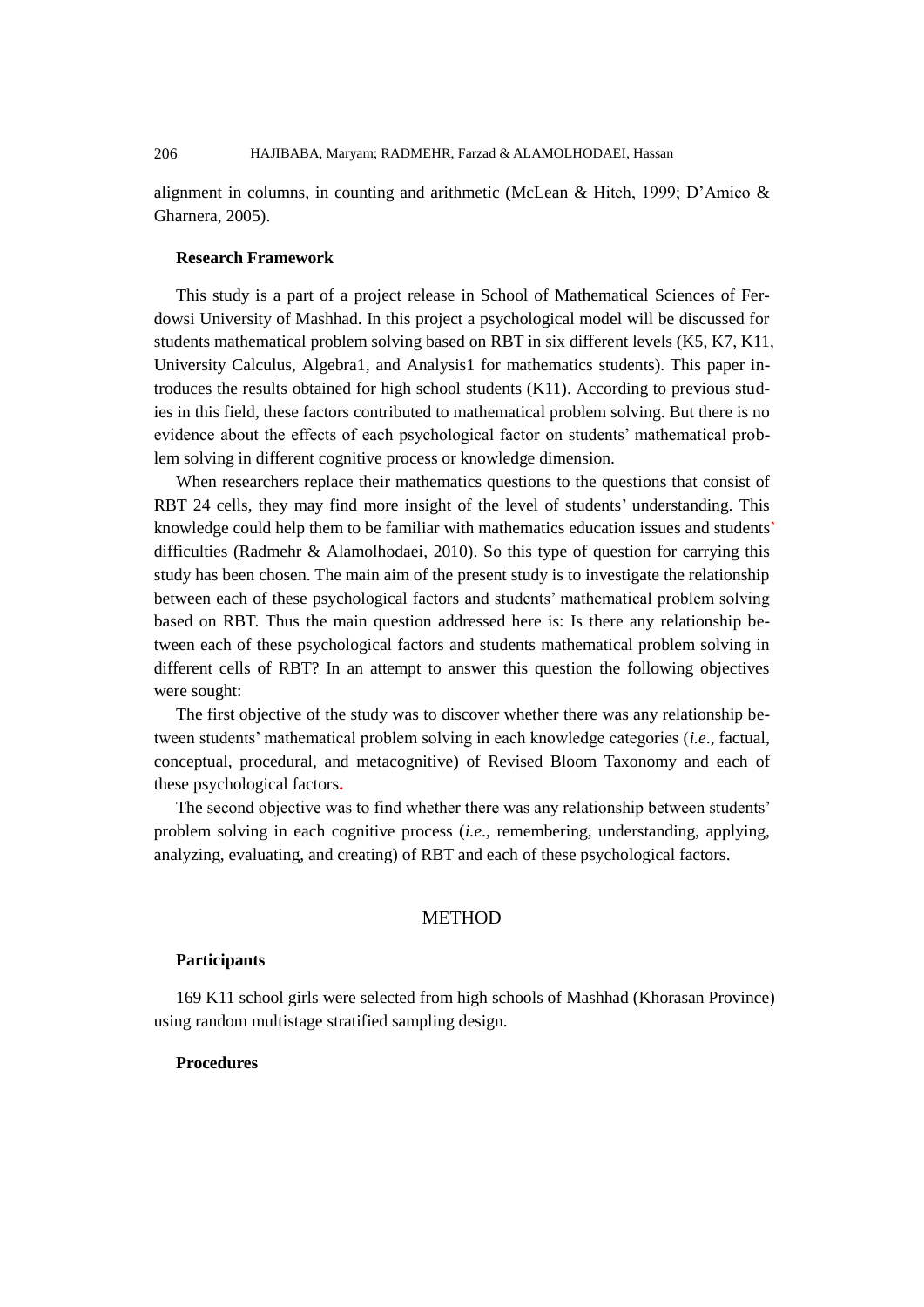The research instruments were:

- (1) Mathematics questions based on Revised Bloom Taxonomy
- (2) Digit Span Backwards Test (DBT)
- (3) Cognitive style (FD/FI) test
- (4) Mathematics Anxiety Rating Scale (MARS)
- (5) Modified Fennema-Sherman Attitude Scales
- (6) Mathematics Attention Test (MAT)

## **Mathematics questions based on Revised Bloom Taxonomy**

Our test had 120 mathematics questions from K11 calculus book based on RBT that has been used in Radmehr & Alamolhodaei (2010) study on students' mathematical problem solving for K11 students. Each 5 questions were examined one of the cells in Revised Bloom Taxonomy. We have 24 cells so 120 questions are needed to cover all of them. The researchers mentioned that each question may be incorporates several levels of the taxonomy at once as Green (2010) presents in his paper. In this research we hypothesis that (without loss of generality) each question, examined just one cell. Participants answered this test in 3 parts that each one contains 40 questions:

Part one examined remembering and understanding cells (including: remembering factual knowledge, conceptual knowledge, procedural knowledge, metacognitive knowledge, understanding factual knowledge, conceptual knowledge, procedural knowledge and metacognitive knowledge).

Part two examined applying and analyzing cells (including: applying factual knowledge, conceptual knowledge, procedural knowledge, metacognitive knowledge, analyzing factual knowledge, conceptual knowledge, procedural knowledge and metacognitive knowledge).

Part three examined evaluating and creating cells (including: evaluating factual knowledge, conceptual knowledge, procedural knowledge, metacognitive knowledge, creating factual knowledge, conceptual knowledge, procedural knowledge and metacognitive knowledge).

Here are some typical questions of this exam.

**Sample Question 1.** Which method is better for solving this equation?

$$
x^2 - \frac{2}{3}x - \frac{35}{9} = 0
$$

1) Delta method 2) Perfect square method 3) Drawing the graph 4) Factorization method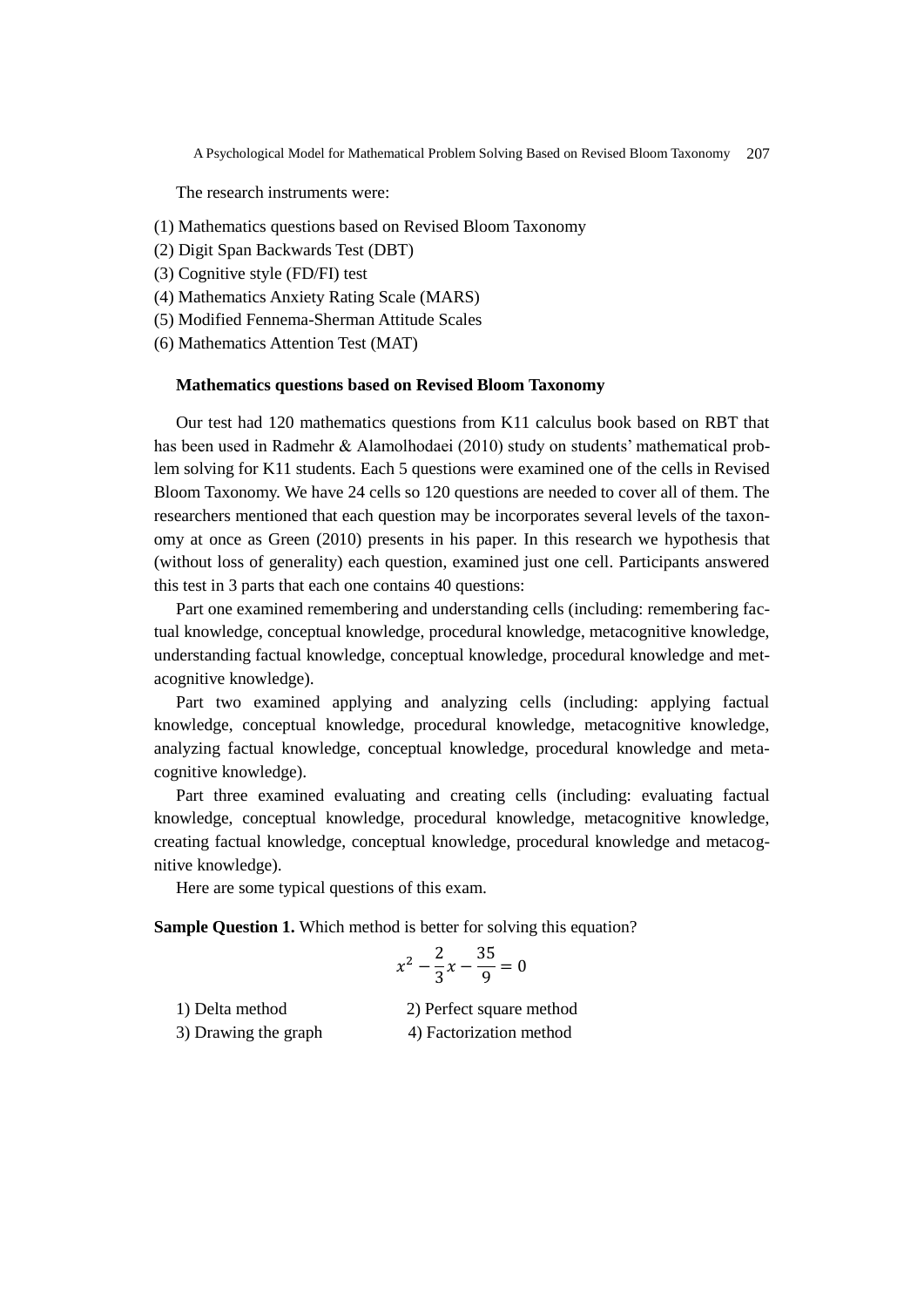208 HAJIBABA, Maryam; RADMEHR, Farzad & ALAMOLHODAEI, Hassan

Students for answering this question should remember the methods that they can solve quadratic equations. According to the structure of the knowledge dimension of the Revised Taxonomy, strategic knowledge is metacognitive knowledge therefore according to the equations and it's coefficient, students should choose perfect square method so this question is a remember metacognitive knowledge question. For answering this question, students don't need to solve the equation; they should remember strategies and choose the best one. Also they should analyze factual knowledge to choose the best strategies. But in this study, researchers for each question choose just one cell. The chosen cell for each question is the important part of solution that students should done to solve the problem. As can be seen from this question the important part is remembering metacognitive knowledge because analyzing factual knowledge has routine algorithm. The key to answer this question is to remember when we should choose each strategy. In other example that can be seen below, researchers describe the main point of the problem that students should consider to solve the question.

**Sample Question 2.** Which one is the symmetry axis of even functions and which one is the symmetry center of odd functions?

| 1) X-axis, origin of coordinate      | 2) Y-axis, origin of coordinate |
|--------------------------------------|---------------------------------|
| 3) Line: $y = x$ , point: $(-1, -1)$ | 4) X-axis, point: $(-1, -1)$    |

Knowledge of terminology , according to the structure of the knowledge dimension of the Revised Taxonomy is a factual knowledge and students for answering this question should know the definition of even and odd functions and also should know the definition of symmetry center and axis so interpreting and inferring these definition lead students to choose, choice2 also according to the structure of the cognitive process of the RBT interpreting and inferring are part of understanding so this question is a understanding factual knowledge question

**Sample Question 3.** Consider that profit or loss of a factory is a function of

$$
t: f(t) = 2t^2 - 4t - 6.
$$

When the factory doesn't have any profit or loss?

1)  $-1$ , 1 2) 3, 1 3)  $-1$ , 3 4)  $-3$ , 1

In RBT conceptual knowledge defined as the interrelationships among the basic elements within a larger structure that enable them to function together and also it has Knowledge of theories, models, and structures so students for answering this questions should apply theories about where functions are equal to zero therefore this is a apply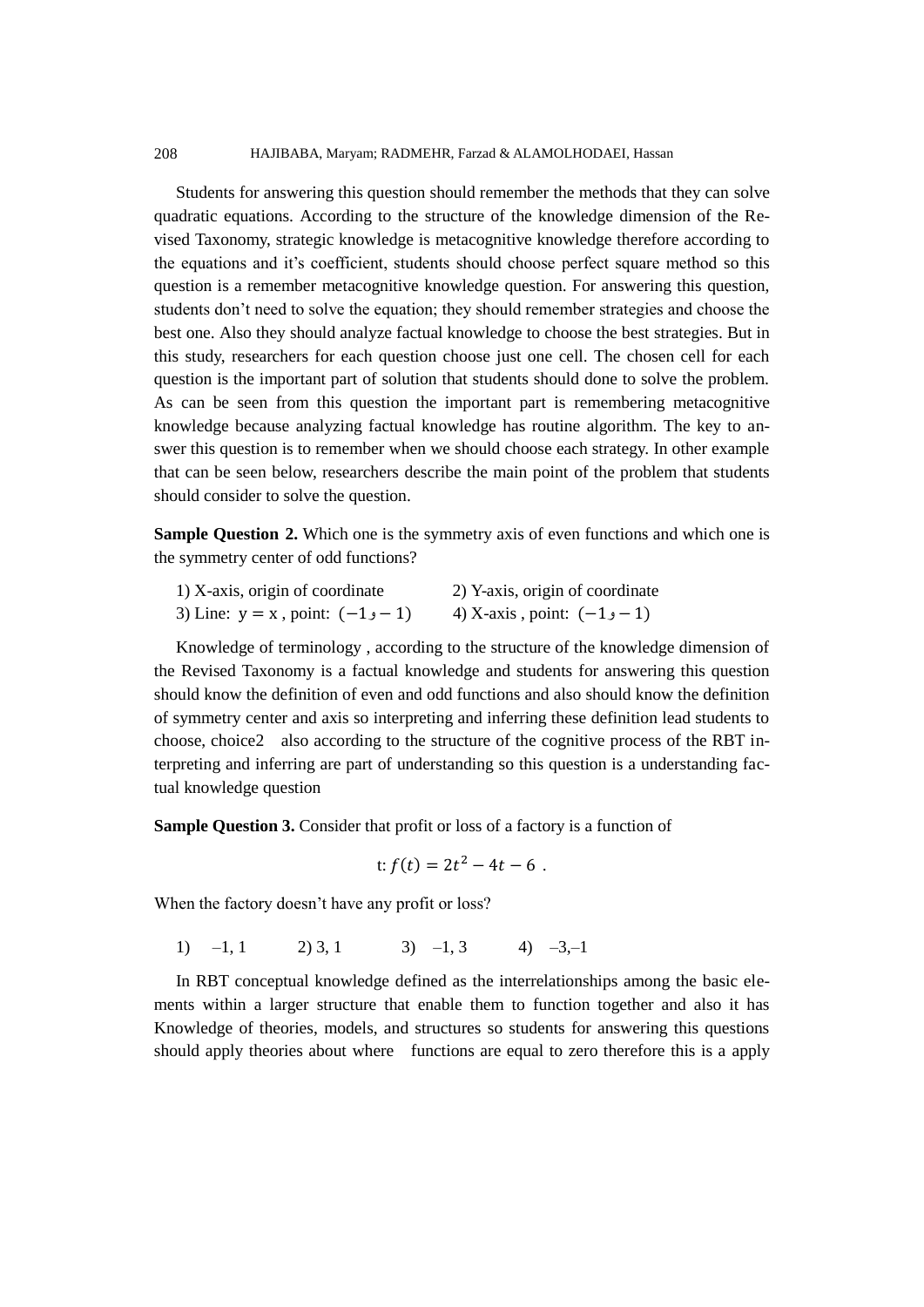conceptual knowledge questions.

**Sample Question 4.** In the equation  $|x - a| + |x - b| = k > 0$ , how many of these statements are true?

A) If  $k > |b - a|$  then the equation has two roots. B) If  $k = |b - a|$  then the equation has an infinite root C) If  $k < |b - a|$  then the equation has no root.

1) 0 2) 1 3) 2 4) 3

For answering this question, students should differentiating and organizing this equation  $|x - a| + |x - b| = k > 0$  and should know its graph to answer it. For drawing its graph, students should know the concept of absolute value and its graph; on the other hand, organizing and differentiating are part of analyze (according to cognitive process dimension) so this is an analyze conceptual knowledge question.

**Sample Question 5.** Which one is equal to  $y = x + 2$ ?

1) 
$$
y = \frac{x^2 - 4}{x - 2}
$$
  
\n2)  $y = 2 + \sqrt{x^2}$   
\n3)  $y = \frac{x^3 + 2x^2 + x + 2}{x^2 + 1}$   
\n4)  $y = \sqrt{x^2 + 4x + 4}$ 

According to the knowledge dimension of the Revised Bloom Taxonomy, procedural knowledge defined as How to do something; methods of inquiry, and criteria for using skills, algorithms, techniques, and methods. Students for answering this question should have the ability of evaluating (consist of checking and critiquing), domain of these 5 functions and their equations to determine equal functions so this is a procedural knowledge question

**Sample Question 6.** In which condition  $f : R \to 0$  is continuous?

1) When the range of  $f$  are natural numbers.

- 2) When  $f$  is an injective function.
- 3) When  $f$  is a surjective function.
- 4) When  $f$  is a constant function.

# *Digit Span Backwards Test (DBT)*

For measuring students' working memory capacity, DBT has been showed to be the most suitable test (Case 1974; Alamolhodaei, 2009; Raghubar & Alamolhodaei, 2010; Pezeshki, Alamolhodaei & Radmehr 2011). To this end, the digits were read out by an expert and the students were asked to listen carefully, then turn the number over in their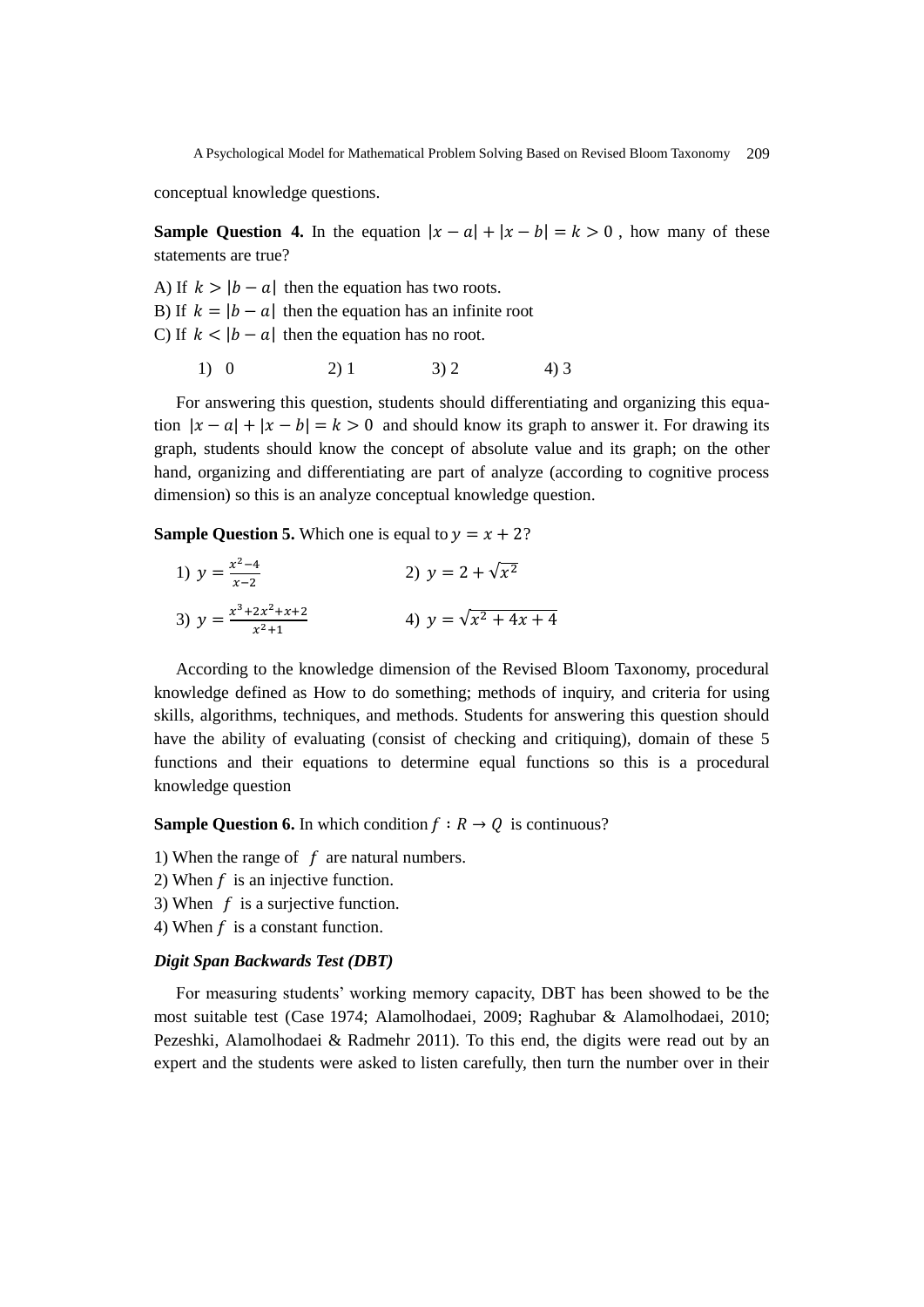mind and write it down from left to right on their answer sheets. WMC was originally has five plus or minus two storage unit as Pascual Leoni described.

## *Mathematics Anxiety Rating Scale (MARS)*

The level of anxiety was determined by the score attained on the Math Anxiety Rating Scale (MARS), which has been recently developed in the School of Mathematical Sciences of Ferdowsi University of Mashhad. The MARS for this research was newly designed by the researcher according to the inventory test of Ferguson (1986). It consists of 32 items, and each item presented an anxiety arousing situation. The students decided the degree of anxiety and abstraction anxiety aroused using a five rating scale ranging from very much to not at all (5–l). Cronbach's alpha, the degree of internal consistency of mathematics attention test items for this study was estimated to be 0.90.

## *Cognitive style (FD/FI) Test*

The independent variables were cognitive style and the position of a learner on each of the learning style dimensions (FD and FI) was determined using the Group Embedded Figures Test (GEFT). In this test, subjects are required to disembed a simple figure in each complex figure. There are 8 simple and 18 complex figures, which make up the GEFT. Each of the simple figures is embedded in several different complex ones. Students' cognitive styles were determined according to the criterion used by other researchers (Case 1974; Alamolhodaei 1996; Alamolhodaei 2009; Mousavi, Radmehr & Alamolhodaei, 2012).

## *Modified Fennema-Sherman Attitude Scales*

In an effort to assess students' attitudes towards math, Elizabeth Fennema and Julia A. Sherman constructed the attitude scale in the early 1970's. The scale consists of four subscales: confidence scale, usefulness scale, teacher perception scale and a scale that measures mathematics as a male domain .Each scale consists of 12 items of which six measure a positive attitude and the remaining measure a negative attitude. This scale could provide useful information about that student's attitude(s) towards math. Because this scale was originally designed many years ago and the subtle meanings and connotations of words have changed since, Doepken, Lawsky and Padwa were modified it. The authors used the modified version of the test which can be obtained from the URL given below:

URL: http://www.woodrow.org/teachers/math/gender/08scale.html

#### *Mathematics Attention Test (MAT)*

The level of math attention was determined by an unpublished attention test which has been developed in the School of Mathematical Sciences of Ferdowsi University of Mash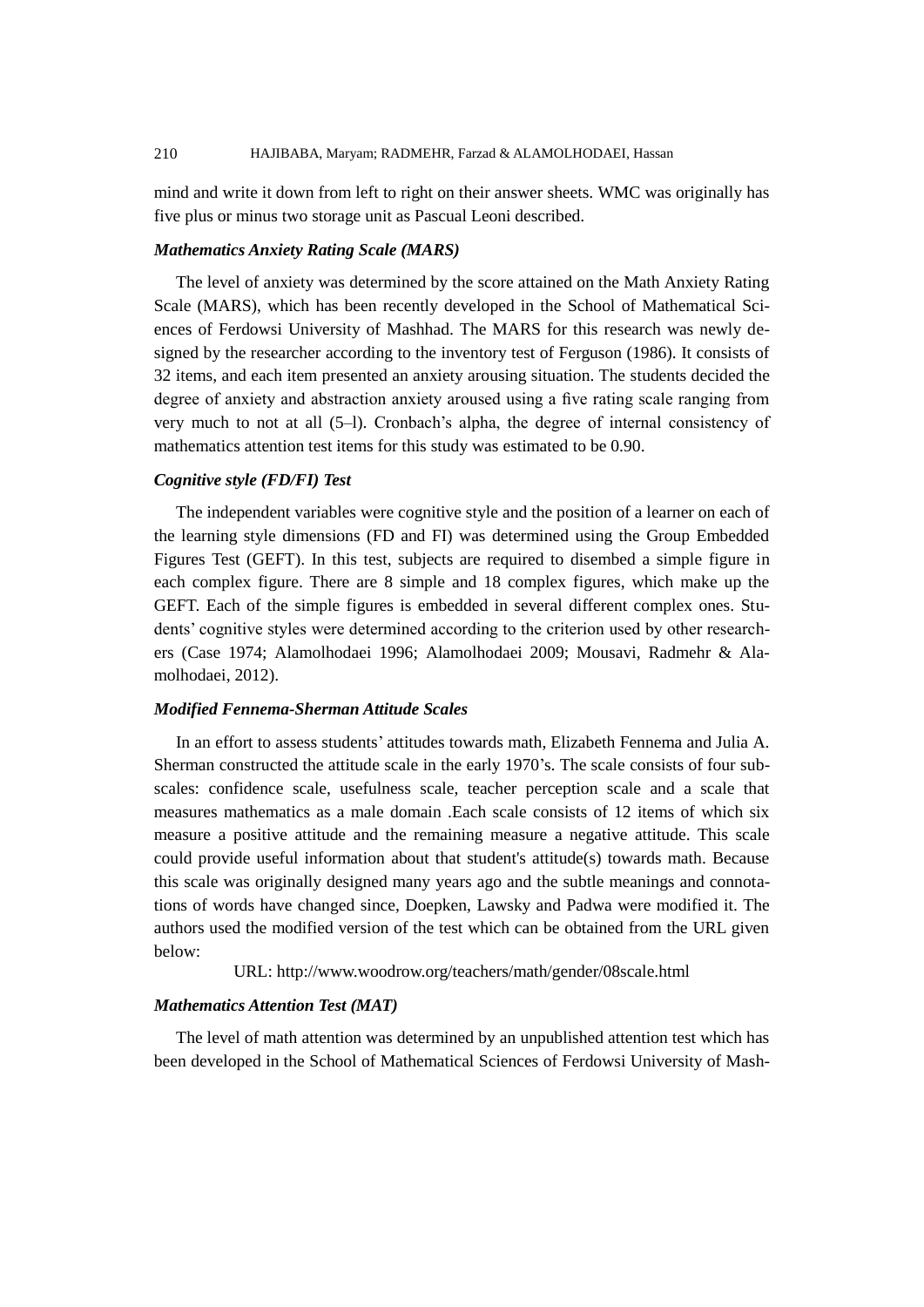had. In this task students respond to 25 questions which arranged according to Likert scale from very little to too much. Cronbach's alpha, the degree of internal consistency of mathematics attention test items was estimated to be 0.86. Here are some typical questions of this exam:

| <b>Ouestion</b><br>Number | <b>Ouestion</b>                                                                               |
|---------------------------|-----------------------------------------------------------------------------------------------|
| 1                         | When the subjects are offered by teacher in the classroom.                                    |
| 2                         | When studying the math lessons that you have been learned.                                    |
| 3                         | When the math teacher is teaching and you need to write and listen simul-<br>taneously.       |
| 4                         | When studying and learning mathematics in a group.                                            |
| 5                         | When the math course materials are to be tangible and concrete.                               |
| 6                         | When teacher directly monitors the process of your math problem solving.                      |
| 7                         | When the math course materials are to be tangible and concrete.                               |
| 8                         | When the math course materials are to abstract and you have no idea about<br>it in your mind. |

How much attention do you have in each situation?

## RESULTS

## *Cognitive Style & Mathematical problem solving based on RBT*

In order to maximize the effect of cognitive style, the results of FD and FI group were compared, and the intermediate group (FInt) was ignored. (Alamolhodaei, 2009) Based upon T-test for independent samples of FD and FI on mean scores of mathematical problem solving in different cognitive process of RBT, significant differences were found between two groups of cognitive styles for Remembering, Understanding and creating math objectives as shown in Table2. For other cognitive process, significant difference wasn't obtained between these two groups nevertheless according to Table 2 FI students obtained higher score than FD students in Applying, Analyzing and evaluating math objectives. Concerning to knowledge dimension, T-test reported a significant difference between FI and FD learners in terms of students' mathematical problem solving in conceptual, procedural and metacognitive knowledge. For factual knowledge no significant difference was reported while according to Table 2 FI students got a better score in mathematical questions related to factual knowledge.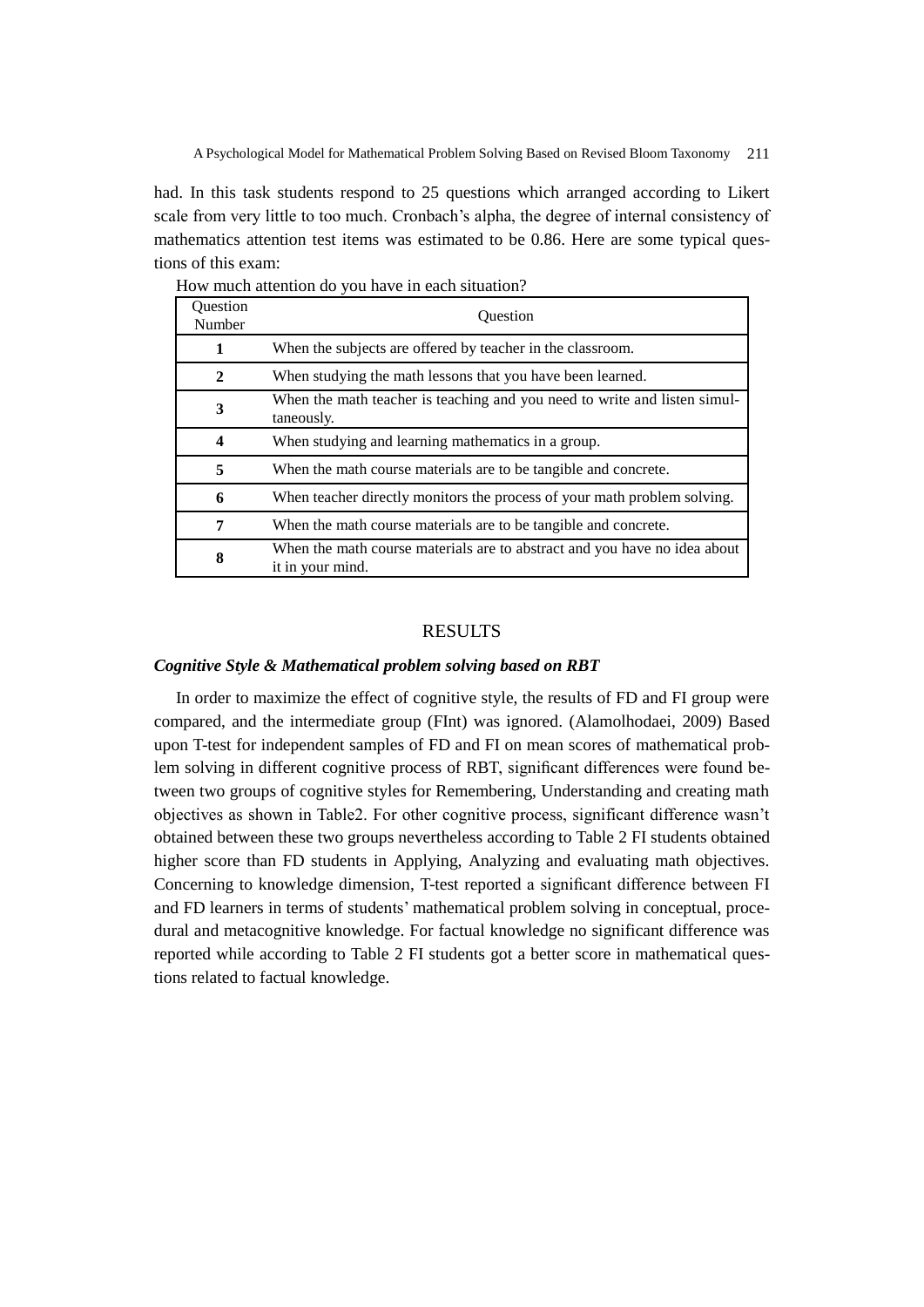|                                          | Table 2. Students' mathematical problem solving based on RBT & Cognitive Style |                                     |                                 |                              |                                 |                               |                              |                                   |                                   |                                         |
|------------------------------------------|--------------------------------------------------------------------------------|-------------------------------------|---------------------------------|------------------------------|---------------------------------|-------------------------------|------------------------------|-----------------------------------|-----------------------------------|-----------------------------------------|
|                                          | RememberingU<br>math<br>objective                                              | nderstand-<br>objective<br>ing math | math objec-<br>Applying<br>tive | Analyzing Evaluating<br>tive | math objec- math objec-<br>tive | objective<br>Creating<br>math | knowledge<br>factual<br>Math | knowledge<br>Math con-<br>ceptual | knowledge<br>Math pro-<br>cedural | metacogni-<br>knowledge<br>Math<br>tive |
| P-values                                 | $0.007**$                                                                      | $0.011**$                           | 0.537                           | 0.194                        | 0.118                           | $0.068*$                      | 0.145                        | $0.014**$                         | $0.009**$                         | $0.092*$                                |
| Mean score<br>students'<br>E             | 11.26                                                                          | 6.25                                | 9.38                            | 5.45                         | 5.58                            | 3.08                          | 13.98                        | 11.08                             | 7.28                              | 9.07                                    |
| students'<br>$\overline{\text{SD}}$<br>E | 3.27                                                                           | 3.32                                | 2.66                            | 2.62                         | 2.49                            | 2.12                          | 3.69                         | 3.82                              | 3.03                              | 3.31                                    |
| FI students'<br>Mean score               | 12.93                                                                          | 7.85                                | 9.72                            | 6.07                         | 6.32                            | 3.77                          | 14.95                        | 13.00                             | 8.80                              | 10.13                                   |
| FI students'<br>SD                       | 3.19                                                                           | 3.36                                | 3.21                            | 2.48                         | 2.51                            | 1.78                          | 3.87                         | 4.28                              | 2.88                              | 3.10                                    |

\*\* Difference between FD and FI students in mathematical performance is significant at 0.05 levels \*\* Difference between FD and FI students in mathematical performance is significant at 0.05 levels \* Difference between FD and FI students in mathematical performance is significant at 0.1 levels Difference between FD and FI students in mathematical performance is significant at 0.1 levels

212 HAJIBABA, Maryam; RADMEHR, Farzad & ALAMOLHODAEI, Hassan

FI students' SD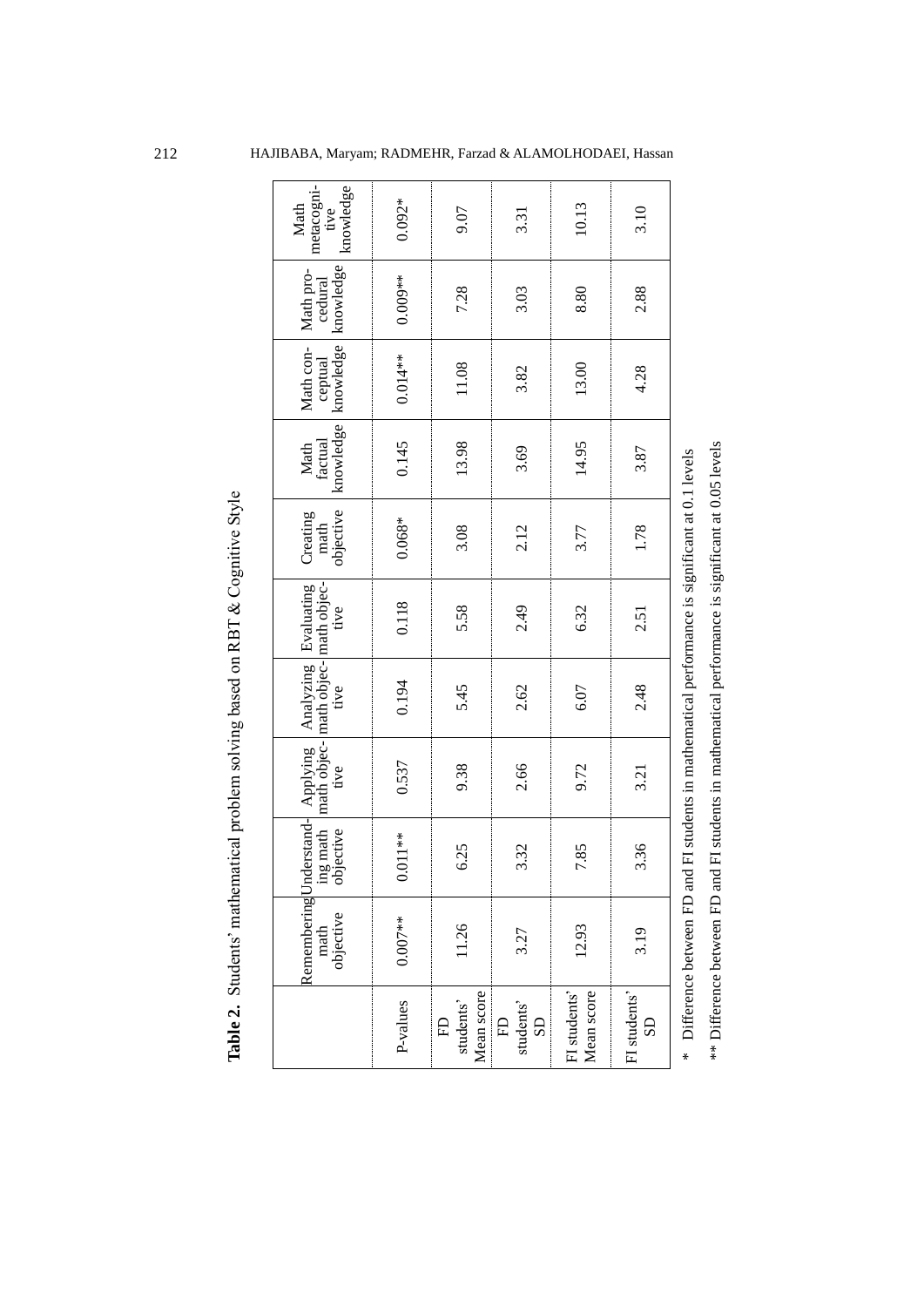## *Working memory Capacity & Mathematical problem solving based on RBT*

The Pearson's correlation between students mathematical problem solving and students' WMC was significant for remembering (at .05 levels), analyzing (at .01 levels), evaluating (at .1 levels) and creating (at .05 levels) math objectives. For understanding and applying math objective no significant correlation were obtained according to Table 3 while the correlation between students mathematical problem solving and WMC was positive.

For knowledge dimension , significant correlation between students mathematical problem solving and WMC was obtained in each level of knowledge dimension except metacognitive knowledge according to Table 3.Although the correlation between this item and WMC was positive  $(r = .130)$ .

#### *Math Attention & Mathematical problem solving based on RBT*

The Pearson's correlation between students mathematical problem solving and students' math attention was significant for remembering, understanding and analyzing math objective according to Table 3 but for applying, evaluating and creating math objective, no significant correlation were reported although the correlation between theses item and math attention were positive.

Concerning to knowledge dimension, significant correlation between each level of knowledge dimension obtained and math attention was obtained except factual knowledge as shown in Table3. More over the correlation between students' math attention and students mathematical problem solving related to factual knowledge was positive.

## *Math Anxiety & Mathematical problem solving based on RBT*

The Pearson's correlation between students' mathematical problem solving and students' math anxiety was significantly negative for each cognitive process as shown in Table3.Also for knowledge dimension, significant negative correlation reported for each level of it at 0.01 levels.

## *Math Attitude& Mathematical problem solving based on RBT*

The correlation between students' mathematical problem solving and students' math attitude was significant for each cognitive process except analyzing math objective as reported by Table3 while for all level of knowledge dimension, significant positive correlation were obtained.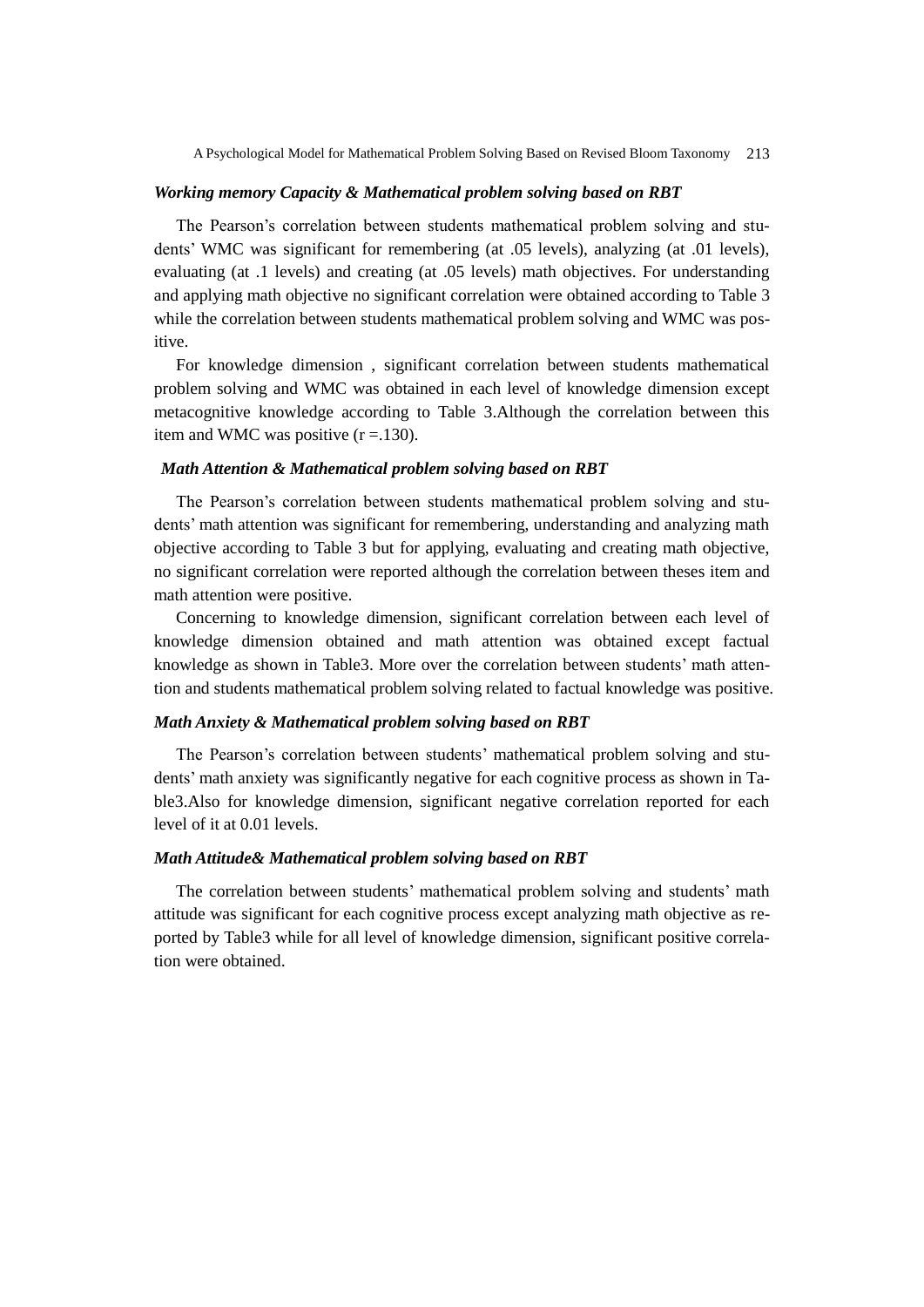|                         | Remembering Un<br>math<br>objective | ing math<br>objective |             | nderstand- Applying Analyzing Evaluating<br>ing math math objec- math objec- math objec-<br>bijective tive tive tive tive |             | math<br>objective<br>Creating | knowledge<br>Math<br>factual | knowledge knowledge<br>Math con-<br>ceptual | Math pro-<br>cedural | metacogni-<br>tive<br>knowledge<br>Math |
|-------------------------|-------------------------------------|-----------------------|-------------|---------------------------------------------------------------------------------------------------------------------------|-------------|-------------------------------|------------------------------|---------------------------------------------|----------------------|-----------------------------------------|
| <b>WMC</b>              | $0.166***$                          | 0.112                 | 0.097       | $0.260***$                                                                                                                | $0.146*$    | $0.178***$                    | $0.221***$                   | $0.188***$                                  | $0.231***$           | 0.130                                   |
| Math Atten-<br>tion     | $0.185**$                           | $0.195***$            | 0.117       | $0.155*$                                                                                                                  | 0.123       | 0.108                         | 0.138                        | $0.231***$                                  | $0.211**$            | $0.168*$                                |
| Math Anxie-<br>$\Delta$ | $-0.361***$                         | 1.409***              | $-0.310***$ | $-0.362***$                                                                                                               | $-0.276***$ | $-0.235**$                    | $-0.392***$                  | $-0.443***$                                 | $-0.421***$          | $-0.385***$                             |
| Math Atti-<br>tude      | $0.259***$                          | $0.214**$             | $0.226***$  | 0.130                                                                                                                     | $0.185***$  | $0.184***$                    | $0.243***$                   | $0.328***$                                  | $0.227**$            | $0.173**$                               |
|                         |                                     |                       |             |                                                                                                                           |             |                               |                              |                                             |                      |                                         |

Correlation is significant at the 0.1 level (2-tailed) Correlation is significant at the 0.1 level (2-tailed)

\*

Correlation is significant at the 0.05 level (2-tailed) \*\* Correlation is significant at the 0.05 level (2-tailed)  $*$ 

\*\*\* Correlation is significant at the 0.01 level (2-tailed) \*\*\* Correlation is significant at the 0.01 level (2-tailed)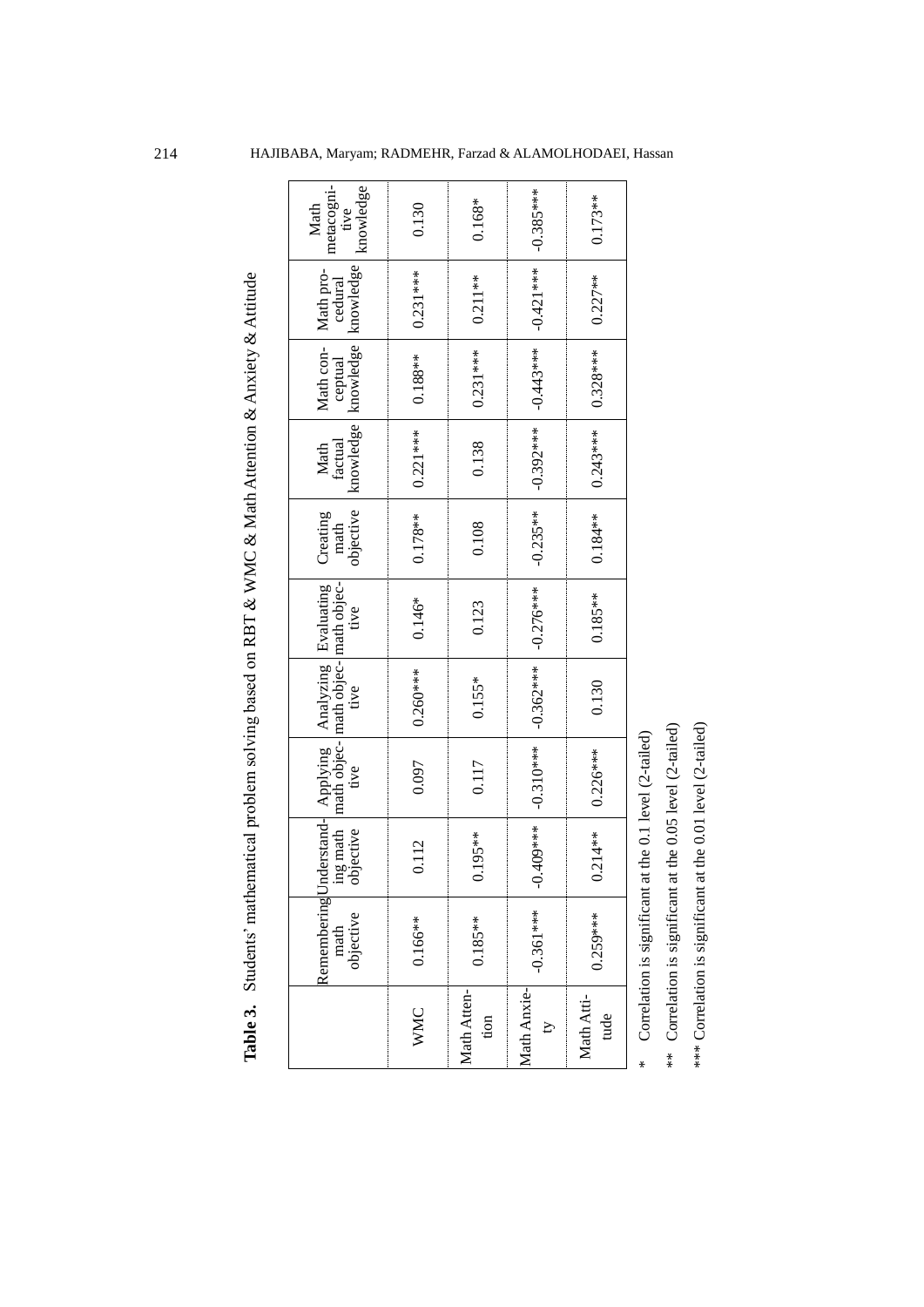## DISCUSSION

According to previous studies in mathematics education, these psychological factors (*i.e*., Math anxiety, attitude, attention, WMC, cognitive style) contributed to mathematical problem solving. But there is no evidence about the effects of each psychological factor on students' mathematical problem solving on different cognitive process or knowledge dimension. According to result of this study students mathematical problem solving in different cognitive process and knowledge dimension were negatively correlated to math anxiety. Findings of this study support previous claims that math anxiety could predict mathematical problem solving (*e.g*., Hembree, 1990; Baloglu & Kocak, 2006; Alamolhodaei, 2009; Pezeshki, Alamolhodaei & Radmehr, 2011). Moreover the results of this study were shown that these negative correlations lie around all of cognitive process and in different levels of knowledge dimension. This could be the most remarkable finding of the present study.

Concern to attitude toward mathematics, finding of this research was supported the previous studies that there is a positive relation between mathematics attitude and mathematics achievement (Ma & Kishor, 1997; Saha, 2007; Thomas, 2006; Meelissen & Luyten, 2008; Fardin, Alamolhodaei & Radmehr, 2011). In addition this study revealed that, the effects of students' attitude towards mathematics on different cognitive process and level o knowledge are different. For cognitive process in lower level of thinking (*i.e*., remembering, understanding, applying math objective) the correlation between math attitude and mathematical problem solving is greater than higher level of thinking such as analyzing math objectives. For knowledge dimension, researchers were seen that the correlation between math attitude and mathematical problem solving in metacognitive knowledge was lower than other part of knowledge.

For math attention that is a new term in research field of mathematics education, results of this study was the same with previous research of Alamolhodaei, Farsad & Radmehr (2011) that math attention may predict mathematical problem solving. More over this study shown that this relationship was in remembering, understanding and analyzing math objective may be more than other cognitive process. In knowledge dimension, researchers seen that this item doesn't significantly correlated to students mathematical problem solving related to factual knowledge.

Also for WMC, the results of this study was supported by previous research in this field that students with higher WMC have better performance in mathematical problems than lower ones. (*e.g*., Alloway, 2006; Alamolhodaei, 2009; Raghubar, Barnes & Hecht, 2010). In addition, according to results of this study the effects of WMC on students mathematical problem solving was greater on analyzing math objectives than other parts;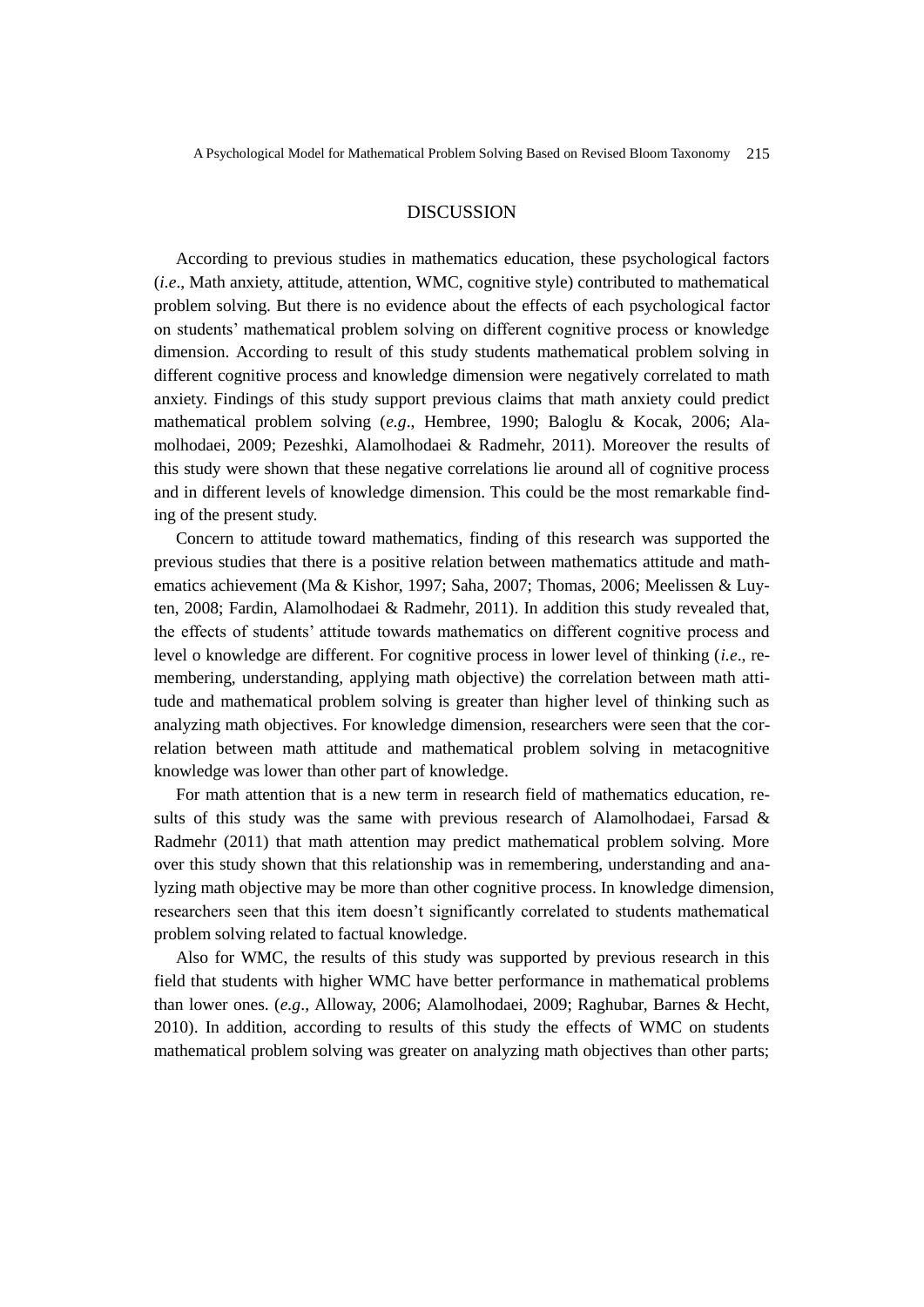and in knowledge dimension the effects of WMC on students math problem solving was superior in procedural knowledge.

In regard to field dependency ,finding of this study supported previous claims that FI students' showed better mathematical problem solving than FD ones. Moreover this study revealed that this difference was concern to cognitive process such as remembering, understanding and creating math objectives and for knowledge dimension, the difference was seen in all level of knowledge except mathematics questions related to factual knowledge.

The findings of this study get more insight about the relationship between each psychological factors and students mathematical problem solving. It determines the effects of each factor on students mathematical problem solving in different cognitive process and knowledge dimensions. As a mathematics teacher we should try to reduce students' math anxiety to perform better in all levels of cognitive process and knowledge dimension. Also we should change students' approach about mathematics to improve their performance in mathematical problem solving in different cells of RBT. Students with low WMC and FD style should be helped by teachers to show roughly the same mathematical performance as student students with high WMC and FI styles. Finally teachers should use strategies that students got the maximum math attention so they to perform better in mathematical problem solving in different cognitive process and knowledge dimensions.

As in usual with pioneering research, many questions could arise from this study, each of which may become a point of departure for the next research. The results of the present study are based upon female student samples. Consequently, further experiments are necessary perhaps under more specific conditions for finding more information, in particular for male students.

# **REFERENCES**

- Airasian, W. & Miranda, H. (2002). The role of assessment in The Revised Taxonomy. Theory into practice **41(4)**, 249–254. ERIC EJ667161
- Alamolhodaei, H. (1996). *A study in higher education calculus and students' learning styles*. Ph. D. Thesis. Glasgow, UK: University of Glasgow.
	- \_\_\_\_\_ (2002). Students' cognitive style and mathematical word problem solving. *J. Korea Soc. Math. Educ. Ser*. D **6(2)**, 171–182. ME **2003a.**00150
	- \_\_\_\_\_ (2009). A Working Memory Applied to Mathematical Word Problem Solving. *Asia Pacific Educational Review* **10(2)**, 183–192. ERIC EJ869821

Alamolhodaei, H.; Farsad, N. & Radmehr, F. (2011). On the capacity of mathematics Attention: It's role on metacognition, math attitude, Field-dependency and mathematical problem solving.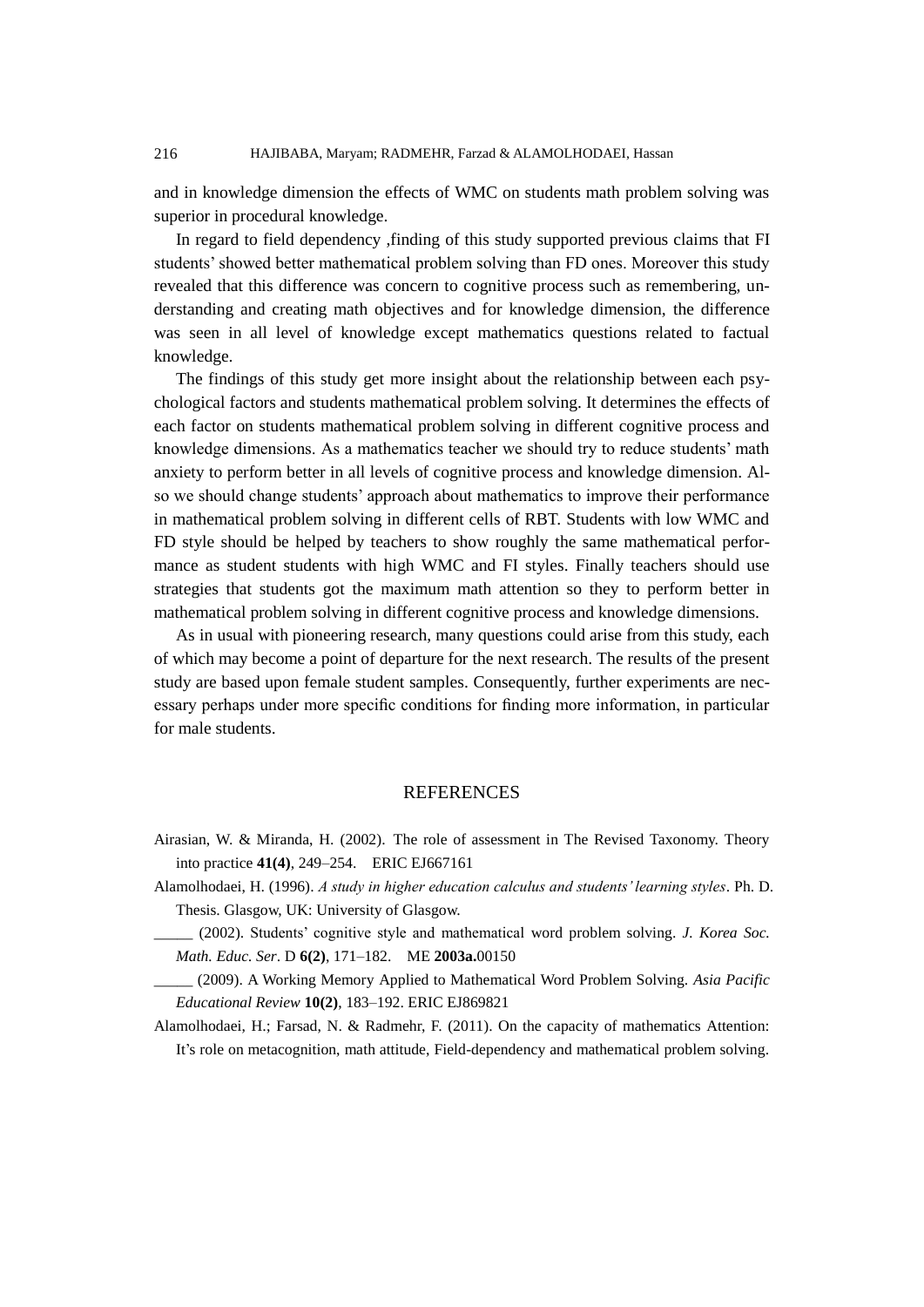#### *Preprint.*

- Alloway, T. P. (2006). How does working memory work in the classroom? *Educational Research Review* **1(4)**, 134–139 ERIC EJ903186
- Alloway, T. P.; Gathercole, S. E.; Holmes, J.; Place, M. & Elliott, J. (2009). The diagnostic utility of behavioral checklists in identifying children with ADHD and children with working memory deficits. *Child Psychiatry & Human Development* **40(3)**, 353–366 ERIC EJ842287
- Amani, A; Alamolhodaei, H. & Radmehr, F. (2011). A gender study on predictive factors of mathematical performance of University students. *Educational Research*. **2(6)**, 1179–1192
- American Association for the Advancement of Science [AAAS] (1993). *Benchmarks for science literacy*. New York: Oxford University Press. ERIC ED399180
- Anderson, L.; Krathwohl, R.; Airasian, P.; Cruikshank, K.; Mayer, R.; Pintrich, P.; Raths, J. & Wittrock, M. (Eds.) (2001). *Taxonomy for learning, Teaching, and Assessing: A Revision of Bloom's Taxonomy*. New York, NY: Longman.
- Atkinson, R. T. (1988). *An exploration of the factors relating to the system of mathematics anxiety*. Unpublished doctoral dissertation. Stillwater, OK: Oklahoma State University.
- Baloğlu, M. & Koçak, R. (2006). A multivariate investigation of the differences in mathematics anxiety. *Personality and Individual Differences* **40(7)**, 1325−1335.
- Baloğlu, M. & Zelhart, P. F. (2007). Psychometric properties of the revised mathematics anxiety rating scale. *Psychological Record* **57(4)**, 593−611. ERIC EJ781798 http://opensiuc.lib.siu.edu/tpr/vol57/iss4/8/
- Bloom, B. S.; Engelhart, M. D.; Furst, E. J.; Hill, W. H. & Krathwohl, D. R. (Eds.) (1956). *Taxonomy of educational objectives: The classification of educational goals. Handbook 1: Cognitive domain*. New York: David McKay.
- Case, R. (1974). Structures and strictures, some functional limitations on the course of cognitive growth. *Cognitive Psychology* **6**, 544–574.
- Collings, J. N. (1985). Scientific thinking through the development of formal operations: Training in the cognitive restructuring aspect of field-independence. *Research in Science & Technological Education* **3(2)**, 145–152. ERIC EJ328746
- D'Amico, A. & Guarnera, M. (2005). Exploring working memory in children with low arithmetical achievement. *Learning and Individual Differences* **15(3)**, 189–202. ERIC EJ698074
- Ekbia, A., &Alamolhodaei, H. (2000). *A study of the effectiveness of working memory and cognitive style on mathematical performance of (13-year-old) school boys*. M. A. Thesis, Tehran, Iran: Teacher Training University of Tehran.
- Ellis, H. & Hunt, R. (1993). *Fundamentals of Cognitive Psychology, Fifth Edition*. Brown & Benchmark, Dubuque, USA.
- Fardin, D.; Alamolhodaei, H. & Radmehr, F. (2011). A Meta-Analyze On Mathematical Beliefs and Mathematical Performance of Iranian Students. *Educ. Res*. **2(4)**, 1051–1058.
- Felson, R. B. & Trudeau, L. (1991). Gender differences in mathematics performance. *Social Psy-*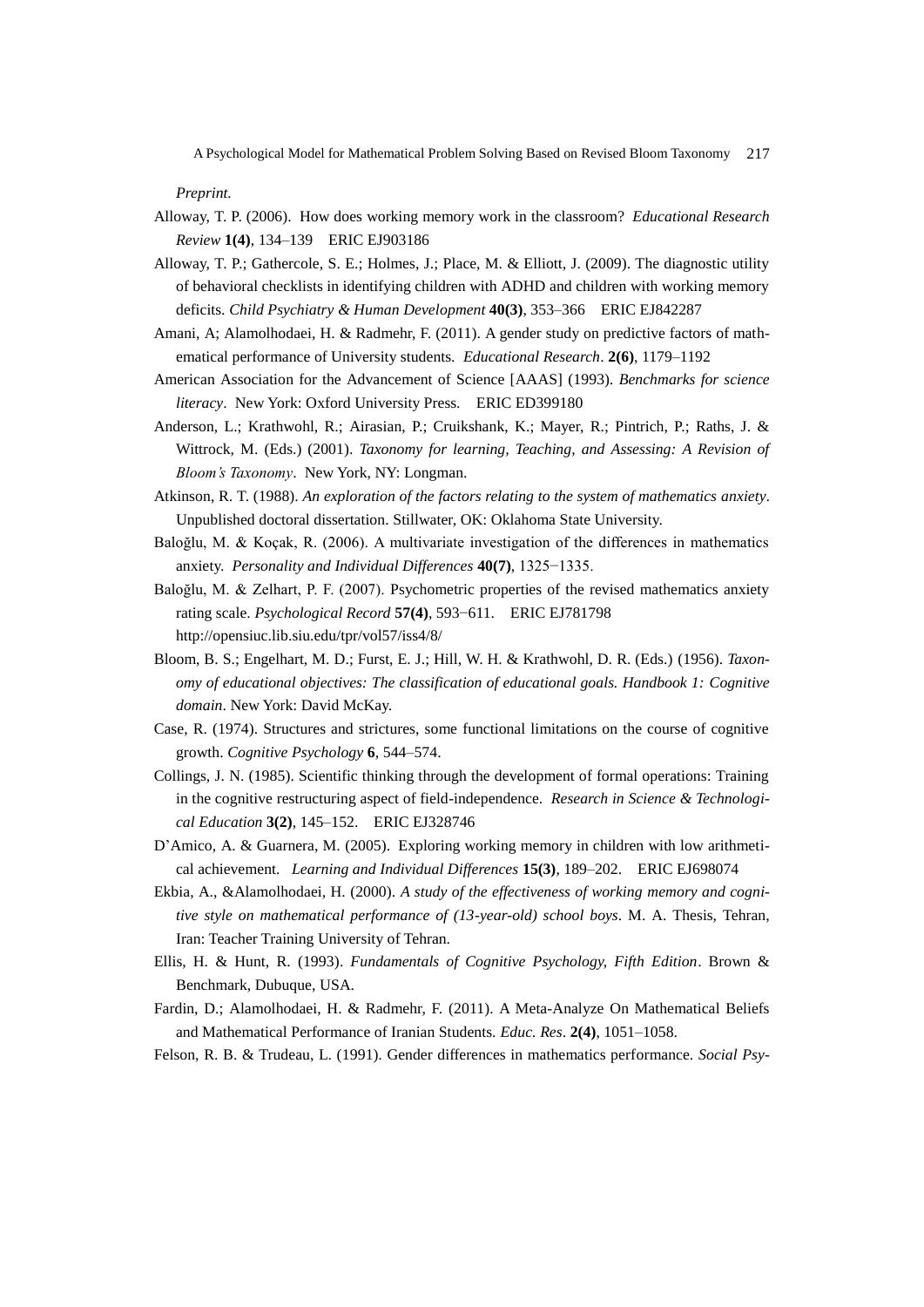#### 218 HAJIBABA, Maryam; RADMEHR, Farzad & ALAMOLHODAEI, Hassan

*chology Quarterly* **54(2)**, 113–126.

- Ferguson, R.D. (1986). Abstraction anxiety: A factor of mathematics anxiety. *Journal for Research in Mathematics Education* **17(2)**, 145–150. ERIC EJ336474
- Fiore, G. (1999). Math-abused students: Are we prepared to teach them? *Mathematics Teacher,*  **92(5)**, 403–406. ME **[2000c.](http://www.zentralblatt-math.org/matheduc/en/?q=an%3A2000c.01623)**01623 ERIC EJ590287
- Frust, E. (1994). Bloom's Taxonomy: Philosophical and Educational Issues. In: L. Anderson and L. Sosniak (Eds.), *Bloom's Taxonomy: A Forty-Year Retrospective* (pp. 28–40). Chicago, IL: National Society for the Study of Education.
- Green, K. H. (2010). Matching Functions and Graphs at Multiple Levels of Bloom's Revised Taxonomy. *PRIMUS* **20(3)**, 204–216 ME **[2010f.](http://www.zentralblatt-math.org/matheduc/en/?q=an%3A2010f.00339)**00339 ERIC EJ883248
- Gersten, R.; Jordan, N. C. & Flojo, J. R. (2005). Early identification and interventions for students with mathematics difficulties. *Journal of Learning Disabilities* **38(4)**, 293−304. ERIC EJ695624
- Harper, N. W. & Daane, C. J. (1998). Causes and reduction of math anxiety in preservice elementary teachers. *Action in Teacher Education* **19(4)**, 29–38. ME **[1999f.](http://www.zentralblatt-math.org/matheduc/en/?q=an%3A1999f.03755)**03755 ERIC EJ572760
- Hembree, R. (1990). The nature, effects, and relief of mathematics anxiety. *Journal for Research in Mathematics Education* **21(1)**, 33–46. ME **[1990f.](http://www.zentralblatt-math.org/matheduc/en/?q=an%3A1990f.00800)**00800 ERIC EJ407520
- Ho, H.; Senturk, D.; Lam, A. G.; Zimmer, J. M.; Hong, S.; Okamoto, Y.; [Chiu, S-Y.;](http://www.zentralblatt-math.org/matheduc/en/?q=au:Chiu%2C%20S%2A) [Nakazawa, Y.](http://www.zentralblatt-math.org/matheduc/en/?q=au:Nakazawa%2C%20Y%2A) [& Wang, C-P.](http://www.zentralblatt-math.org/matheduc/en/?q=au:Wang%2C%20C%2A) (2000). The affective and cognitive dimensions of math anxiety: A cross-national study. *J. Res. Math. Educ.* **31(3)**, 362–379. ME **[2005d.](http://www.zentralblatt-math.org/matheduc/en/?q=an%3A2005d.01400)**01400
- Holmes, G. & Adams J. (2006). Working memory and Children's Mathematical skills: Implications for mathematical development and mathematics Curricula. *Educ. Psychol*. **26(3)**, 339– 366. ERIC EJ722163
- Jackson, C. D. & Leffingwell, R. J. (1999). The role of instructor in creating math anxiety in students from kindergarten through college*. Mathematics Teacher* **92(7)**, 583–586.
- Johnstone, A. H. & Al-Naeme, F. F. (1991). Room for scientific thought. *International Journal of Science Education* **13(2)**, 187– 192. ERIC EJ443645
- \_\_\_\_\_ (1995). Filling a curriculum gap in chemistry. *International Journal of Science Education* **17(2)**, 219–232.
- Kirkley, J. (2003). *Principles for Teaching Problem Solving*. Bloomington, MN: Plato Learning. www.plato.com/media/Technical-

White%20Papers/2/Principles%20for%20Teaching%20Problem%20Solving.pdf

- Klingberg, T. (2005). *The concept of working memory*. Retrieved April 24, 2008 from [www.workingmemory.com.](http://www.workingmemory.com/)
- Koca, A. Ö . & Sen, A. I. (2006). The Reasons for Negative Attitudes of Elementary School Students towards Maths and Science Lesson. *Eurasian Journal of Education Research* **23**, 137– 147.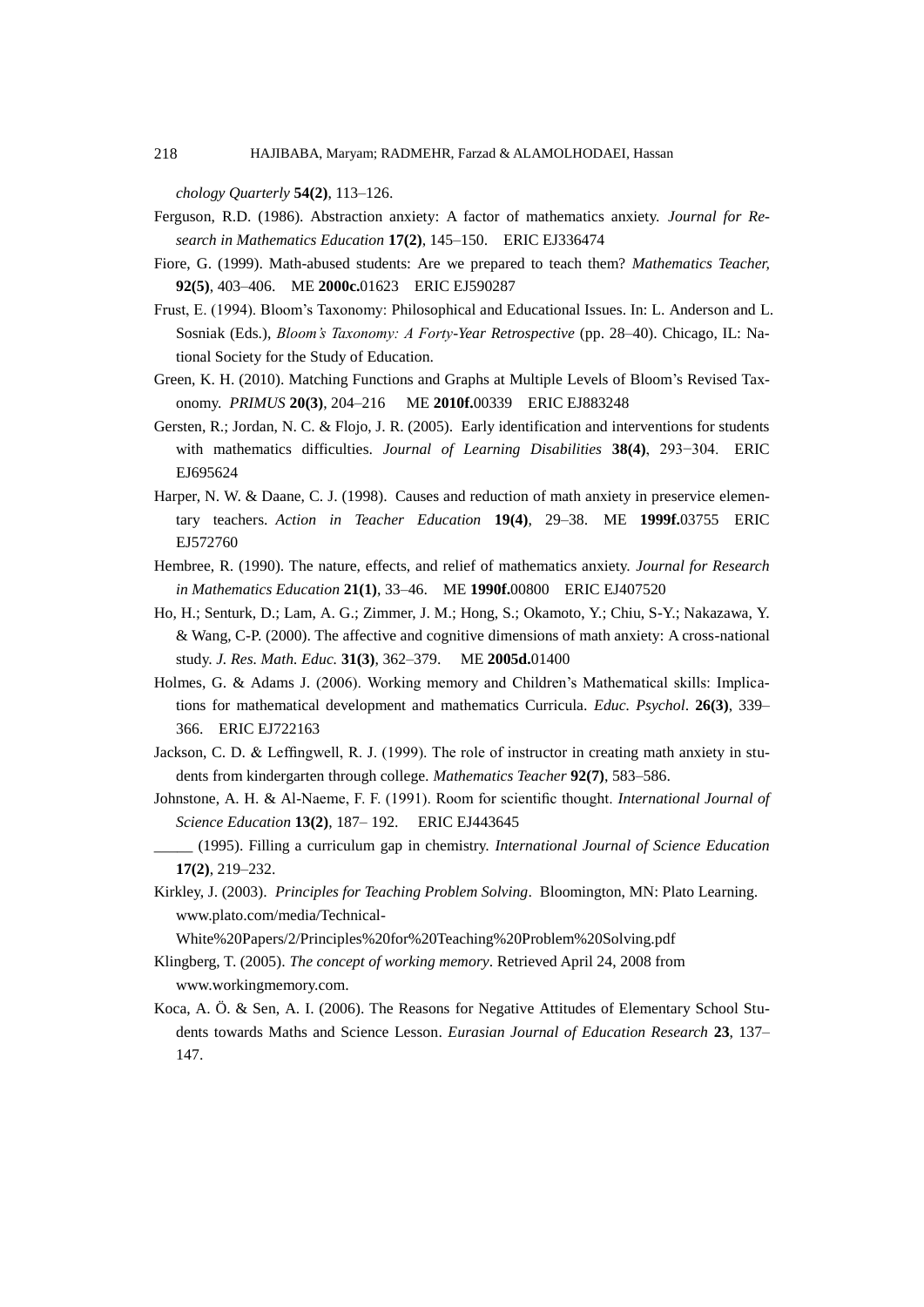- Krathwohl, D. (2002). A Revision of Bloom's Taxonomy: An Overview. *Theory into Practice* **41(4)**, 212–218. ERIC EJ667155
- Kreitzer, A. & Madaus, G. (1994). Empirical Investigations of the Hierarchical Structure of the Taxonomy. In: L. Anderson and L. Sosniak (Eds.), *Bloom's Taxonomy: A Forty year Retrospective* (pp. 64–81). Chiacago, IL: National Society for the Study of Education.
- Logie R. H. (1995). *Visuo-spatial working memory*. Mahwah, NJ: Lawrence Erlbaum.
- Ma, X. & Kishor, N. (1997). Assessing the relationship between attitude toward mathematics and achievement in mathematics: A meta-analysis. *J. Res. Math. Educ.* **28(1)**, 26–47. [ME](http://www.zentralblatt-math.org/matheduc/en/?q=an%3A1997f.03693)  **[1997f.](http://www.zentralblatt-math.org/matheduc/en/?q=an%3A1997f.03693)**03693 ERIC EJ536673
- McLean, J. F. & Hitch, G. H. (1999). Working memory impairments in children with specific mathematics learning difficulties. *J. Exp. Child Psychol*. **74(3)**, 240–260. ME **[2000d.](http://www.zentralblatt-math.org/matheduc/en/?q=an%3A2000d.02653)**02653 ERIC EJ597717
- Meelissen, M. & Luyten, H. (2008). The Dutch gender gap in mathematics: Small for achievement, substantial for beliefs and attitudes. *Studies in Educational Evaluation* **34**, 82–93. ERIC EJ798123
- Mousavi, S.; Radmehr, F. & Alamolhodaei, H. (2012). The role of mathematical homework and prior knowledge on the relationship between students' mathematical performance, cognitive style and working memory capacity. *Electronic Journal of Research in Educational Psychology* **10(3)**. 1223–1248.
- National Council of Teachers of Mathematics [NCTM] (1989). *Curriculum and Evaluation Standards for School Mathematics*. Reston, VA: National Council of Teachers of Mathematics. ME **1996f.**03595 ERIC ED304336
- \_\_\_\_\_ (1991). *Professional Standards for Teaching Mathematics. National Council of Teachers of Mathematics*. Reston, VA: National Council of Teachers of Mathematics. ME **1991e.**00332 ERIC ED344779
- Niaz, M. (1996). Reasoning strategies of student in solving chemistry problems as a function of development level, functional M-capacity and disembedding ability. *International Journal of Science Education* **18(5)**, 525–541. doi:10.1080/09500699601 80503
- Norwood, K. S. (1994). The effect of instructional approach on mathematics anxiety and achievement. *Sch. Sci. Math.* **94(5)**, 248–254. ME **[1996a.](http://www.zentralblatt-math.org/matheduc/en/?q=an%3A1996a.00078)**00078 ERIC EJ500238
- Pezeshki, P.; Alamolhodaei, H. & Radmehr, F. (2011). A predictive model for mathematical performance of blind and seeing students. *Educ. Res.* **2(2)**, 864–873.
- Radmehr, F. & Alamolhodaei, H. (2010). A Study on the Performance of Students' Mathematical Problem Solving Based On Cognitive Process of Revised Bloom Taxonomy. *J. Korea Soc. Math. Educ. Ser*. D **14(4)**, 381–403.
- Raghubar, K. P.; Barnes, M. A. & Hecht, S. A. (2010). Working memory and mathematics: A review of developmental, individual difference, and cognitive approaches. *Learning and Individual Differences* **20(2)**, 110–122. ERIC EJ872587